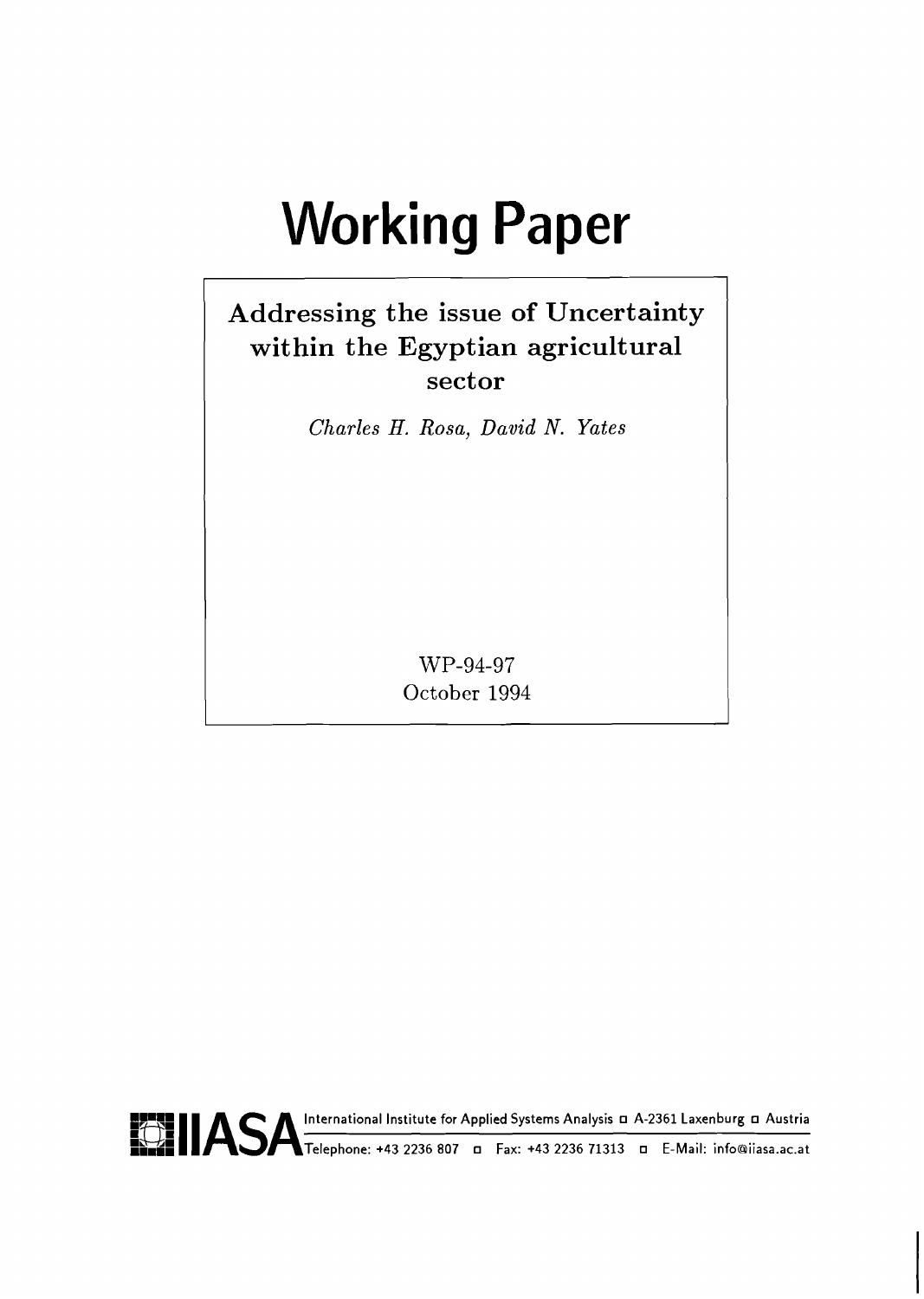# Addressing the issue of Uncertainty within the Egyptian agricultural sector

*Charles H. Rosa, David N. Yates* 

WP-94-97 October 1994

Working Papers are interim reports on work of the International Institute for Applied Systems Analysis and have received only limited review. Views or opinions expressed herein do not necessarily represent those of the Institute or of its National Member Organizations.

**FFLLIASA** International Institute for Applied Systems Analysis **D A-2361 Laxenburg D Austria**<br>
Telephone: +43 2236 807 **D** Fax: +43 2236 71313 **D** E-Mail: info@iiasa.ac.at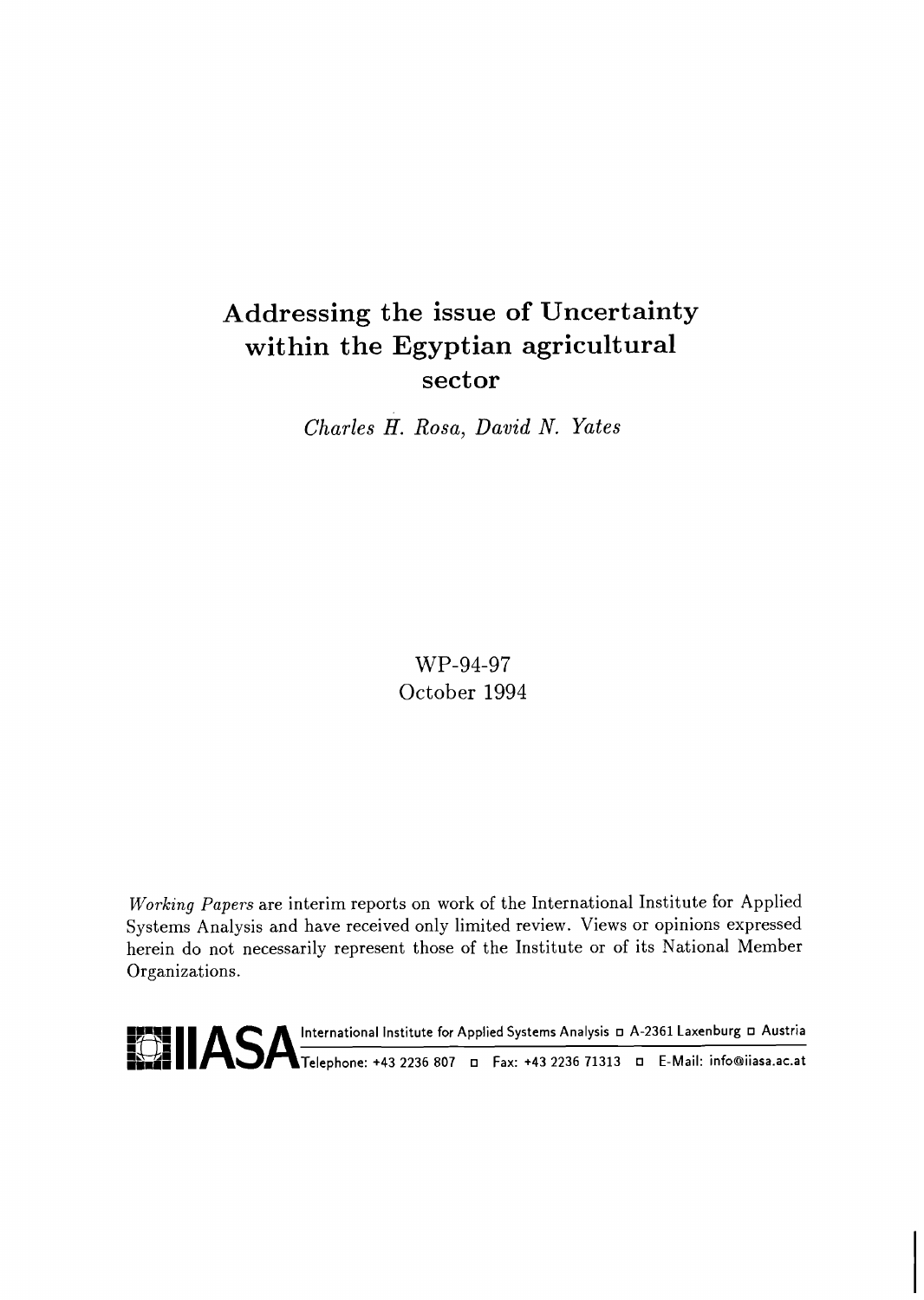#### **Abstract**

In this paper we use the static EASM model of the Egyptian agricultural sector and stochastic programming methodology to explore what level of uncertainty Egyptian decision makers presently perceive regarding the value of their produce on international markets. We also investigate how Egyptian cropping patterns might change in response to changing annual water availability and a changing perception of uncertainty.

Key **words:** Economics, environment, stochastic programming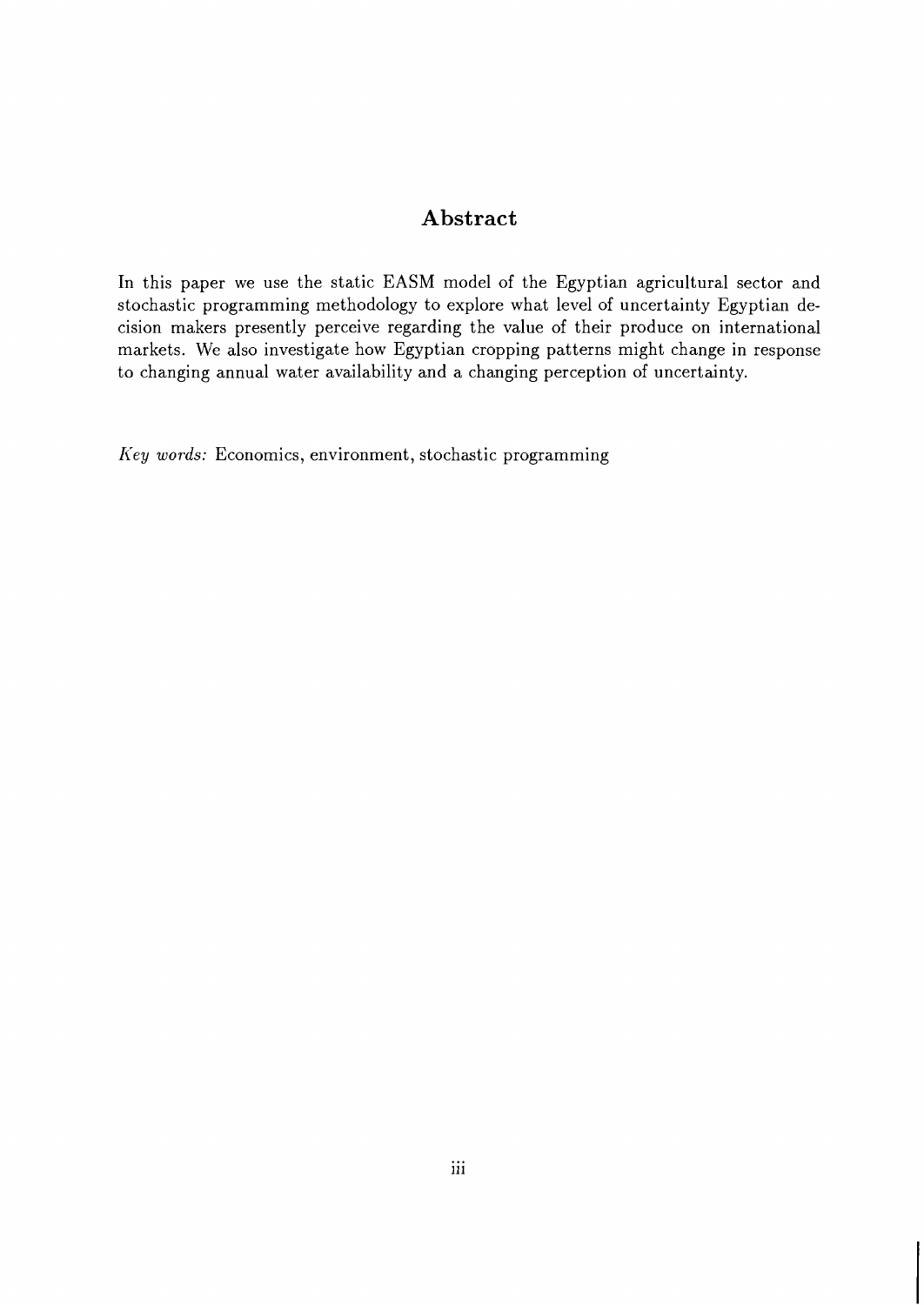# Addressing the issue of Uncertainty within the Egyptian agricultural sector

*Charles H. Rosa, David N. Yates* 

## 1. Introduction

There is an ever increasing need and awareness to manage the world's freshwater supply in an intelligent manner [Pos92], [Gle93], [BJS93]. The world population continues to show exponential growth, clearly giving rise to an increased use of water within many economic sectors. This increasing population will continue to require more and more productivity from the agriculture sector, while at the same time other sectors will also demand a portion of a relatively fixed annual water supply. Industry will continue to demand processing and cooling water (although potentially and hopefully at a smaller rate), while urban areas will require more and more water to meet the demands of the growing population. Even with water conserving strategies, new requirements are likely to cause a continual increase in water demands.

The agricultural sector is perhaps one of the most vulnerable with regards to these increased demands, especially within arid climates where there is a greater dependency on irrigation to grow crops. Egypt is a good example of the problems facing the agricultural sector around the world. Located in an arid climate, (annual average potential evapotranspiration and precipitation are 1700 and 26 mm/year respectively), Egypt's dependence on its sole water source, the Nile, is paramount [Sha85]. With an approximate 1993 population of 55 million and a growth rate of about 2.3% [BS92], wise decision making and management regarding the consumption of its approximate  $55.5$  milliards<sup>1</sup> of water is critical for Egypt. Currently most of the consumed<sup>2</sup> demand is in the form of evapotranspiration losses (approximately 60% of the 55.5 milliards) from the irrigation of agricultural commodities. Because the agricultural sector is such a large consumer of Egypt's water, it is felt that any work which tries to understand the agriculture sector can only help in improving the use of Egypt's limited water. Much has been written on ways in which Egypt can reduce consumed water use and still maintain a strong agricultural market [RoH94], [Bis91], [EGY86]. Often, this work centers around technological and managerial improvements or incentives such as improved irrigation technologies, better control of hydraulic structures, improved on farm management strategies, government intervention, the use of economic instruments, etc. One objective of this paper is to look at

 $1$ milliard  $10^9$   $m^3$ 

<sup>&#</sup>x27;Consumed losses are those that are lost to the atmosphere and can be counted as lost in the national water balance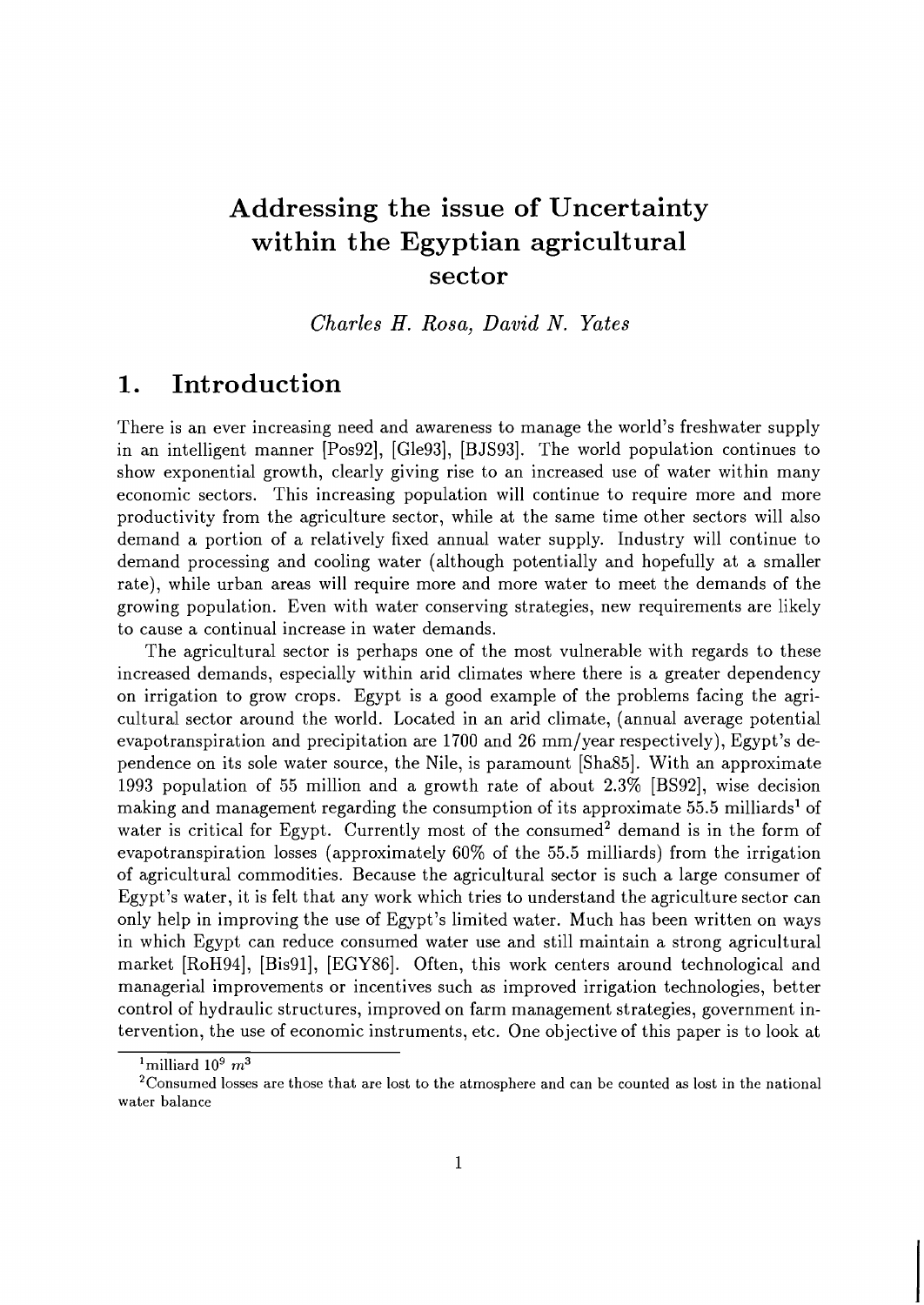the agricultural sector from a different angle, not by answering the common how or what kinds of questions, but by trying to address the question of why. Why does the current Egyptian agricultural sector appear the way it does? A second objective is to compare the solutions of a deterministic versus a stochastic model of the Egyptian agricultural sector under varying levels of annual water availability and to examine the differences in the results.

The question of why is addressed using a stochastic agricultural sector model of Egypt (adapted from the Egyptian Agricultural Sector Model, EASM) combined with a scenario analysis approach which applies a set of perceived and uncertain international markets. It is argued that the current perceptions of uncertainty (or lack thereof) with regards to the international market of agricultural commodities gives rise to the current national production of agricultural commodities within Egypt. By using a scenario approach, combined with uncertain international markets, market equilibrium can be achieved without applying non-agronomic constraints. But why go through the effort of modifying a deterministic model to produce a stochastic program?

There are definite advantages of using a stochastic instead of a deterministic approach. Deterministic models are forced to match observed equilibrium through hard constraints. Take for example the cotton sector. Often regarded as one of Egypt's strongest export crops, this commodity has continued to shown a decline over the past 15 years despite government attempts to maintain quotas through planting requirements<sup>3</sup> [FAO94]. If one applies a deterministic model, the only way of achieving the observed equilibrium based on present prices is to apply policy and import/export quantity constraints within the model [OHS92]. An analysis of the shadow prices on the base equilibrium is all that is needed to point to the fact that cotton production would rise significantly if the policy constraint were removed. A very intuitive result. If stochastic programming is used, these constraints can be removed and substituted with perceptions of the domestic value of cotton and its international marketability.

Normally there is great aspiration for a sectoral model such as the EASM. Given enough detail, it is hoped that the model can answer detailed questions about policy, development, cropping patterns, water allocation, etc. Often, however, results are suspect and little attention is given to the details. Models become platforms for discussion. Therefore it can be argued that large economic planning models are not created to give quantitative results, but are developed to help the decision makers ask questions and create a platform for dialogue. This is an additional advantage of the stochastic programming approach because it opens a new vector of questions that were hidden when only using a deterministic model.

This paper is an attempt to approach the issue of the Egyptian agricultural sector from a different perspective by:

- 1. Developing an alternative methodological approach to modeling the Egyptian agricultural sector using stochastic programming.
- 2. The creation of a set of scenarios within the stochastic model which give insight into the current perception of risk and uncertainty in the global market of agricultural

<sup>&</sup>lt;sup>3</sup>The authors recognize that there is currently a free market reform within the agricultural sector of Egypt and a move away from required planting.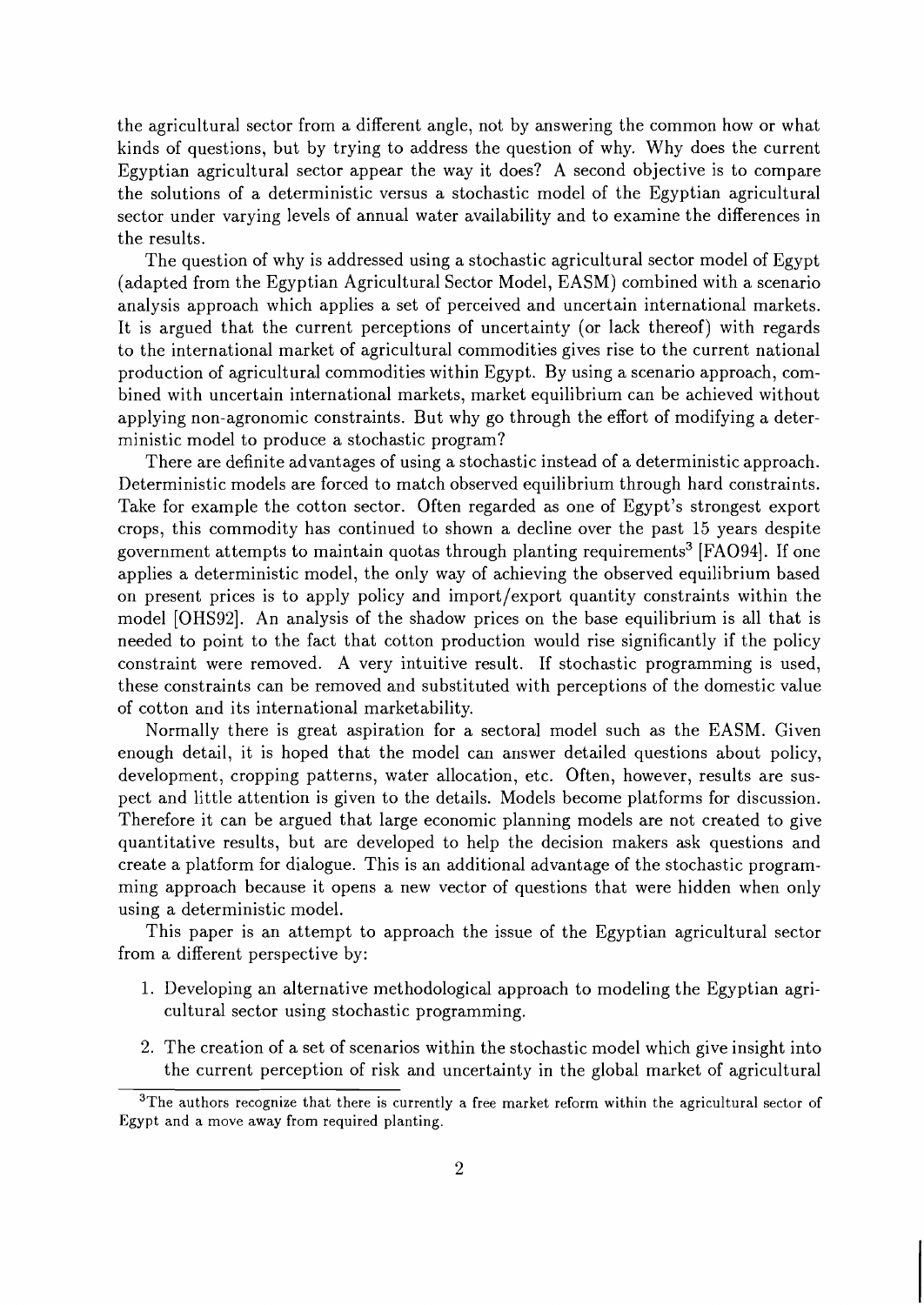commodities and their implied economic value.

**3.** The removal of policy and import/export constraints and the use of the scenario approach to achieve market equilibrium and the reproduction of the observed, base year agricultural output.

#### $2.$ Perceptions of Risk and Uncertainty within the Agricultural Market - Scenario Generation

What creates the general structure of an agricultural sector of a country? One decisive driving factor could be the comparative advantage offered by the climate of a region. This is observed in such places as Columbia which grows coffee, the state of Florida in the southeastern U.S. with an excellent climate for orchards, or Ghana with its dominant cocoa bean market to name a few. These regions have "put all their eggs in one basket" realizing that they are effective monopolies of the market and therefore have a great deal of control and power. Countries without this comparative advantage often focus on policies of food security and self sufficiency by broadly diversifying their crops. The make-up of these agricultural markets within this type of country are often dictated by the desire to minimize overall risks to the society, i.e. high food prices, famines, etc. Some agricultural policies (which often translate into water policies) seem far fetched, but given perceptions of uncertain futures might not be that ludicrous. Since we are focusing on Egypt we will mention two examples from the Middle East, Saudi Arabia and Libya. These countries agricultural policies are often regarded as "illogical", but if one addresses the issues of risk and uncertainty, it might be possible to answer why they have developed into their present form. Saudi Arabia, a rather harsh desert community which currently mines groundwater for food production, is wheat self sufficient in spite of the fact that the production costs are four times the international market price and are likely non-sustainable [Pos92]. To simply state this fact and argue that the Saudi policy is "wrong" is really not addressing the issues. Better questions might be; why do they have this current policy? What are the perceived risks and future scenarios that Saudi Arabia is hedging against? Are they trying to avoid being controlled by the major world food brokers of the west? Libya is a similar example. They have just completed the great man made river, costing them billions of dollars [Pos92], [Pea92]. They have effectively swapped oil for water; water which will be used to grow food crops that can be obtained on the world market for a fraction of the cost. Why are they desperate to achieve food self sufficiency? What possible futures are they perceiving and how are they hedging against the possible outcomes of these different scenarios?

Egypt is a country without a unique comparative advantage<sup>4</sup> and it appears that the present agricultural make-up of Egypt has been created over a long history of social and cultural conditions which are unique to this country. When one understands these components, it is possible to gain a better understanding of water use and agricultural

<sup>&</sup>lt;sup>4</sup>It might be argued that cotton has been a crop of comparative advantage to Egypt; however the past few decades has shown a large reduction in Egyptian exports of cotton which indicates a loss in this comparative advantage.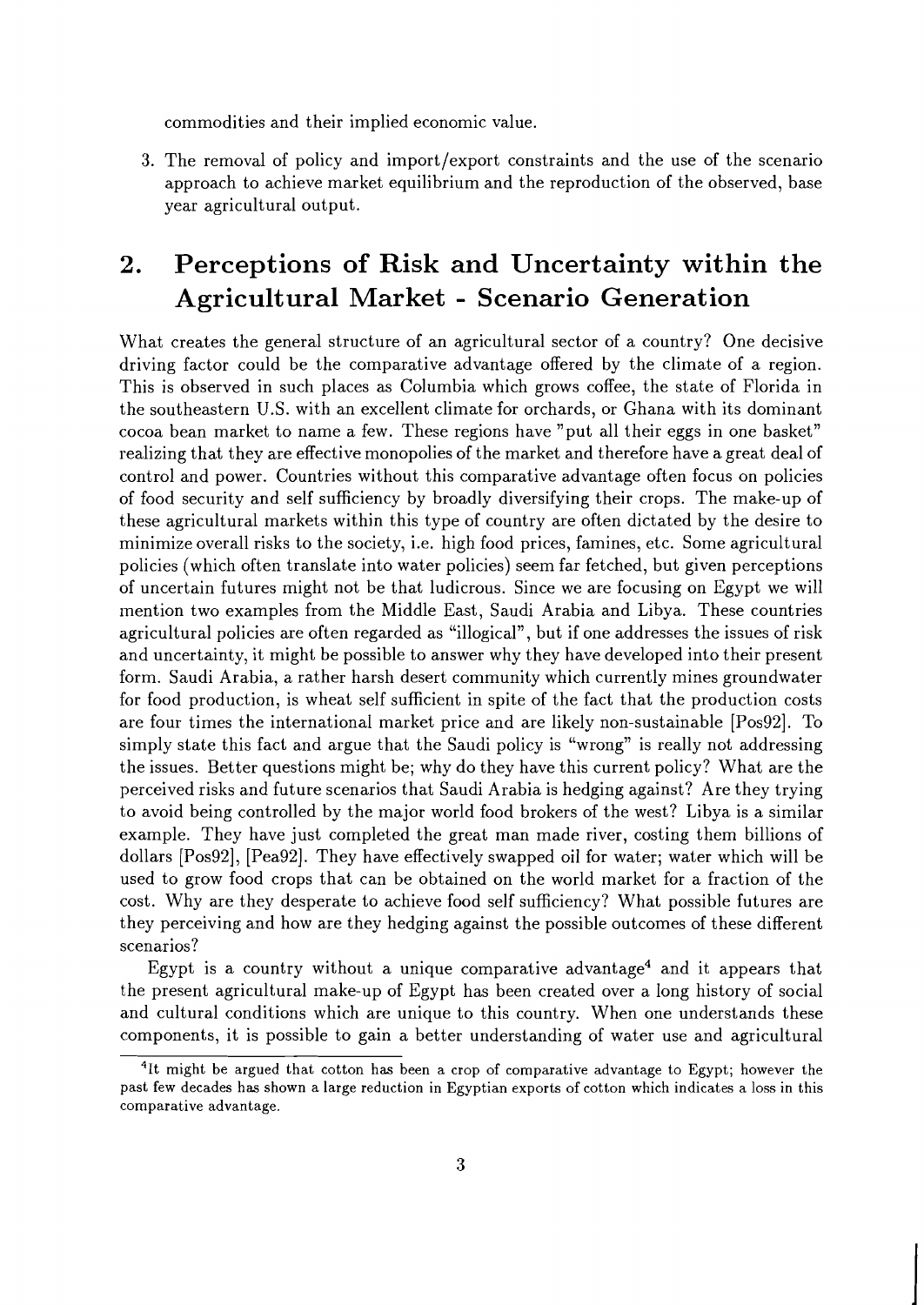form within this country. A brief, overall makeup of the Egyptian agricultural sector is given in order to show the development of various scenarios defined later in the paper. This is not meant to be a detailed synthesis. A majority of the Egyptian agriculture is made up of a large number of land tenants holding small amounts of land. These are often subsistence farmers trying to produce food for themselves as well as a basket of marketable commodities for sale on the local market. These farmers often own a few livestock such as buffalo, cattle, or goats. The Egyptian farmer highly values his small herds for meat and milk production. This is evident by simply observing the large amounts of animal fodder grown on valuable land and with valuable water<sup>5</sup>. At the same time, the government sector continually demands cotton production for national employment and export as well as sugarcane for use in labor intensive factories throughout the country. High valued cash crops such as winter fruits and vegetables are not produced with much efficiency and there appears to be a high degree of uncertainty with regards to their international marketability. Rice is grown in abundance in the northern portion of the Nile Delta, where it can be used advantageously to reclaim land and at the same time provide a valuable agricultural commodity. Maize is also grown for both human and animal consumption throughout Egypt, as are wheat and barley. Egypt's primary imports are grain crops (wheat, maize, etc.) which are often obtained below world market prices through low interest loans and/or food aid. Egypt has become highly dependent upon these food imports to meet a large and increasing portion of its food requirement. All this and more gives rise to the present agricultural practices within Egypt. These different elements are interpreted and combined to create the scenarios that are used within the stochastic program.

# **3.** The deterministic Egyptian Agricultural Sector Model (EASM)

The EASM is a multi-market mathematical programming model of the Egyptian agricultural sector which represents technology by means of activity analysis. It is formulated as a partial-equilibrium model utilizing a quadratic objective function of consumer and producer surplus while maintaining a linear constraint set. The EASM simulates domestic production and demand, processing, and import supply and export demand using the "small country"<sup>6</sup> assumption. The EASM was first developed by Kutcher [Kut81] in the context of a UNDP funded, World Bank managed water resource master planning study aimed at rationalizing a proposed sequence of water resource investments. The motivation for this work centered around the concern that water availability would become a pressing concern to Egypt as it approached the 21st century. In this model, the agricultural lands of Egypt were broken into 15 aggregate canal command areas throughout the entire country of Egypt. Twenty five crops, along with their production possibilities were included in the model. Livestock was exogenous; specified as a fixed herd with a given feed requirement. In the early 1980's, Dr. Bayoumi Attia of the Ministry of Public

<sup>&</sup>lt;sup>5</sup> Although it should be noted that there is no direct charge to the farmer for the use of water in Egypt.

<sup>&</sup>lt;sup>6</sup>The small country assumption is that Egypt can import and export any quantity without affecting world market prices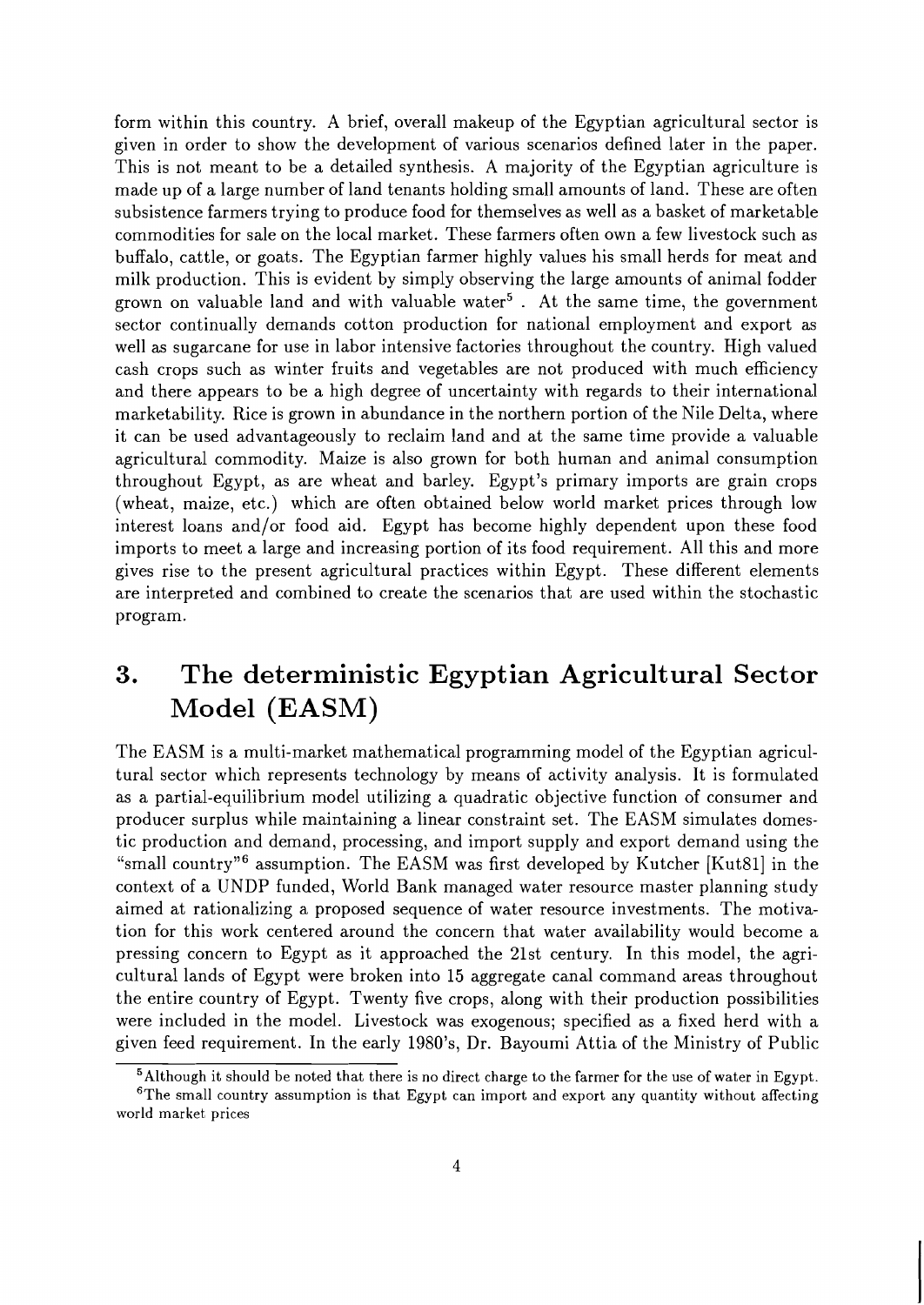Works and Water Resources reformulated the model in the GAMS (General Algebraic Modeling System; [BKM92]) language and reworked the model to include the three main zones in Egypt; Upper and Middle Egypt and the Nile Delta. These three zones were then mapped to 5 main physical regions of Egypt: Middle, Eastern, and Western Delta, Middle Egypt, and Upper Egypt. McCarl [MAQ89] directed a market liberalization study and issued a useful manual documenting the state of the EASM in 1989. Humphries and Attia [HuA91] updated the model, endogenizing the livestock herd and Strzepek, et. al [SOSY94] updated a portion of the data set and included the poultry market within the model, and reformulated the marketings costs and subsidy component. For this study the EASM has been simplified to ease the computational burden required for multiple scenario analysis of stochastic programming. The number of crops has been reduced to 15; the months have been removed and converted to the three main growing seasons of summer, winter and nili; and the regions have been reduced from 5 to 2 (Upper Egypt and the Nile Delta).

# **4. Optimization under Uncertainty**

Any model that attempts to describe a large-scale system of human agents making decisions that mazimize some figure of merit (e.g. utility, profits, etc) must invariably wrestle with the question of uncertainty. That is, in these systems human decision makers must commit themselves to courses of action without knowing ahead of time what the payoff from their effort will be. Obvious examples of this can be found in finance where investment options are weighed according to both the level and uncertainty of expected return. This same process also occurs in the agriculture sector of an economy. Farmers must make planting decisions before it is clear what weather conditions will prevail during the growing season or what price they can expect to receive for their produce at harvest time. In both of these examples, the presence of uncertainty leads to changes in how decisions are made. Specifically, agents decide on strategies that are robust against a variety of futures, not just one. This is termed hedging behavior. This type of problem lends itself very well to an existing branch of optimization theory called stochastic programming.

One of stochastic programmings model formulations is the 2-stage stochastic program with recourse [BeD55], [BiL88], [DaM61], [HiS91], [SlW69], [ErF93]. In this model there are two vectors of decisions. One, the first stage decision, corresponds to a decision made before some uncertain event occurs (typically modeled as a random variable(s)). This decision may be accompanied by immediate costs ("first stage" costs) which are known with certainty at the time of the decision. The second decision vector corresponds to decisions made once the uncertain event has occured and in light of the new information this provides. The second decision vector is chosen in such a way as to minimize a second stage cost associated with the first stage decision, the actual outcome of the uncertain event and, of course, the second stage decision. In this respect, the second stage recourse decision can itself be considered uncertain as it is a function (argument minimizer of second stage cost) of both the first stage decision (deterministic) and the uncertain event (random).

Formally, let  $x \in X$  represent the first stage decision with X being some feasible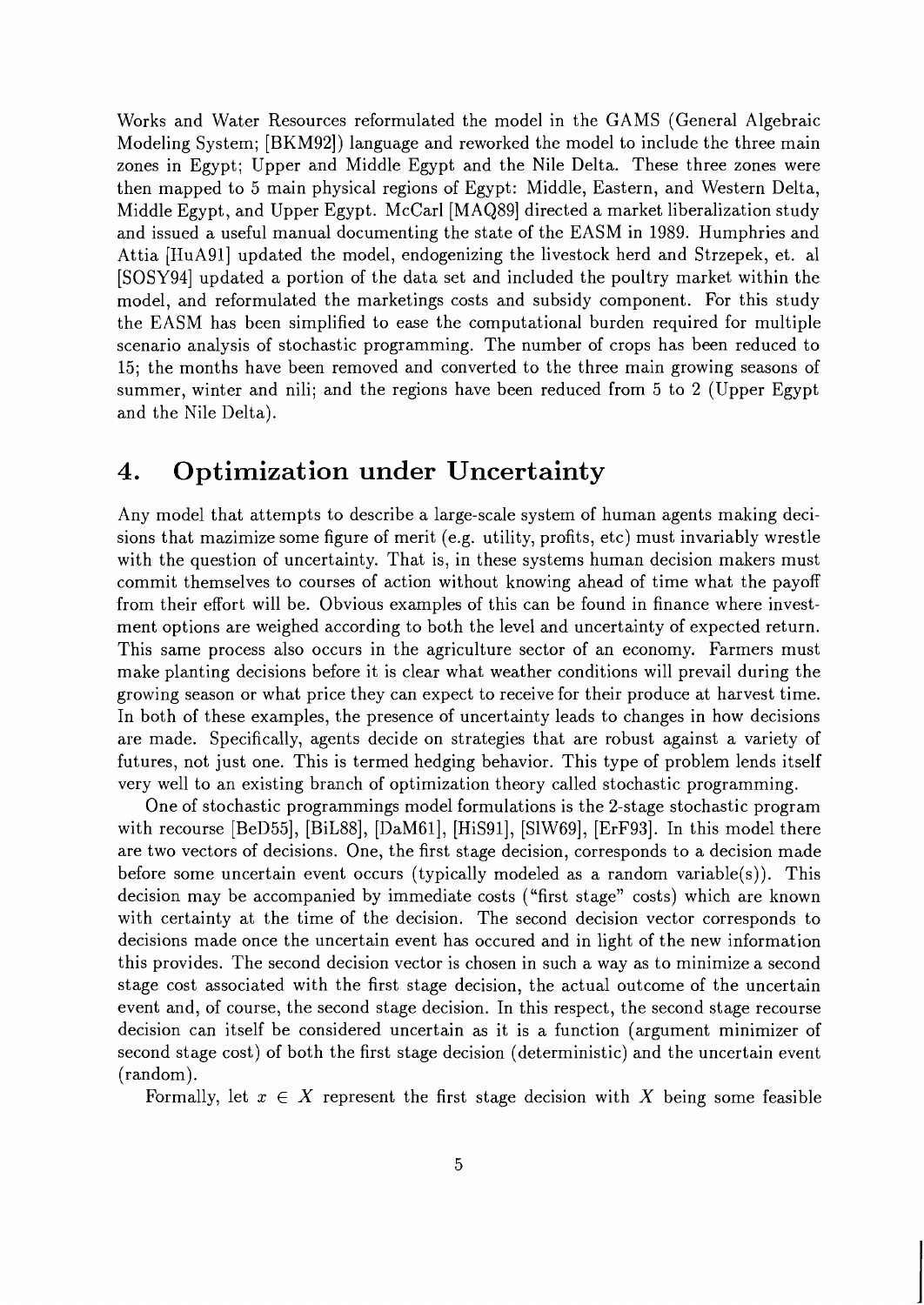region and let  $D(x)$  be the associated known cost. If we assume the random variables in our problem,  $r = (r_1, \ldots, r_N)$ , have finite support, then one realization of the random variables is a scenario  $s^i = (r_1^i, \ldots, r_N^i)$   $i = 1, \ldots, S$  with an associated probability  $p^i$ . The second stage cost is, then, the function

$$
C(si, x) = \min c(si, x, yi)
$$
  
subject to  

$$
yi \in Y(si, x)
$$

where the second stage decision,  $y^{i}(x)$ , may be restricted to lie within a feasible region that varies with the first stage decision and scenario. For any particular first stage decision  $x$  then, a finitely supported distribution of costs

$$
D(x) + C(s^i, x) \quad i = 1, \ldots, S
$$

results. To establish which particular distribution (a function of x) is most desirable, we mention only the simple minimum expected value criteria. Thus, the first stage decision which we term optimal is found by solving the following problem:

$$
\min \qquad D(x) + \sum_{i=1}^{S} p^i * C(s^i, x)
$$
\n
$$
\text{subject to}
$$
\n
$$
x \in X.
$$

In the next section, we explore how we applied this general methodology to the earlier described deterministic EASM model.

### **5. Stochastic EASM model of Egyptian Agriculture**

As previously described, the EASM model contains a detailed description of the agricultural sector of Egypt, both with regards to the variety of commodities, the regional distribution of production, the relationship between Egypt and the rest of the world via international markets, and the role the Nile plays in Egypts agricultural output. At the present though, it does not explicitly incorporate the impact of uncertainty on the kinds of decisions made within the Egyptian agricultural sector.

It is our goal to incorporate uncertainty, principally as regards the international price of agricultural commodities that are both exported and imported by Egypt. We will use this revised model in two ways. Firstly, we hope to be able to reproduce observed 1987 national cropping patterns without relying on the many exporting, importing and cropping pattern constraints used in the original deterministic model that mimic official Egyptian quotas and trade policy. Rather, we hope that by picking our scenarios and associated likelihoods carefully we can drive the solution of the unconstrained stochastic model to the observed solution. This will give us valuable information regarding the risk in international markets that Egyptian decision makers presently perceive and why they pursue the agricultural policies they do. Given this information about the present, we can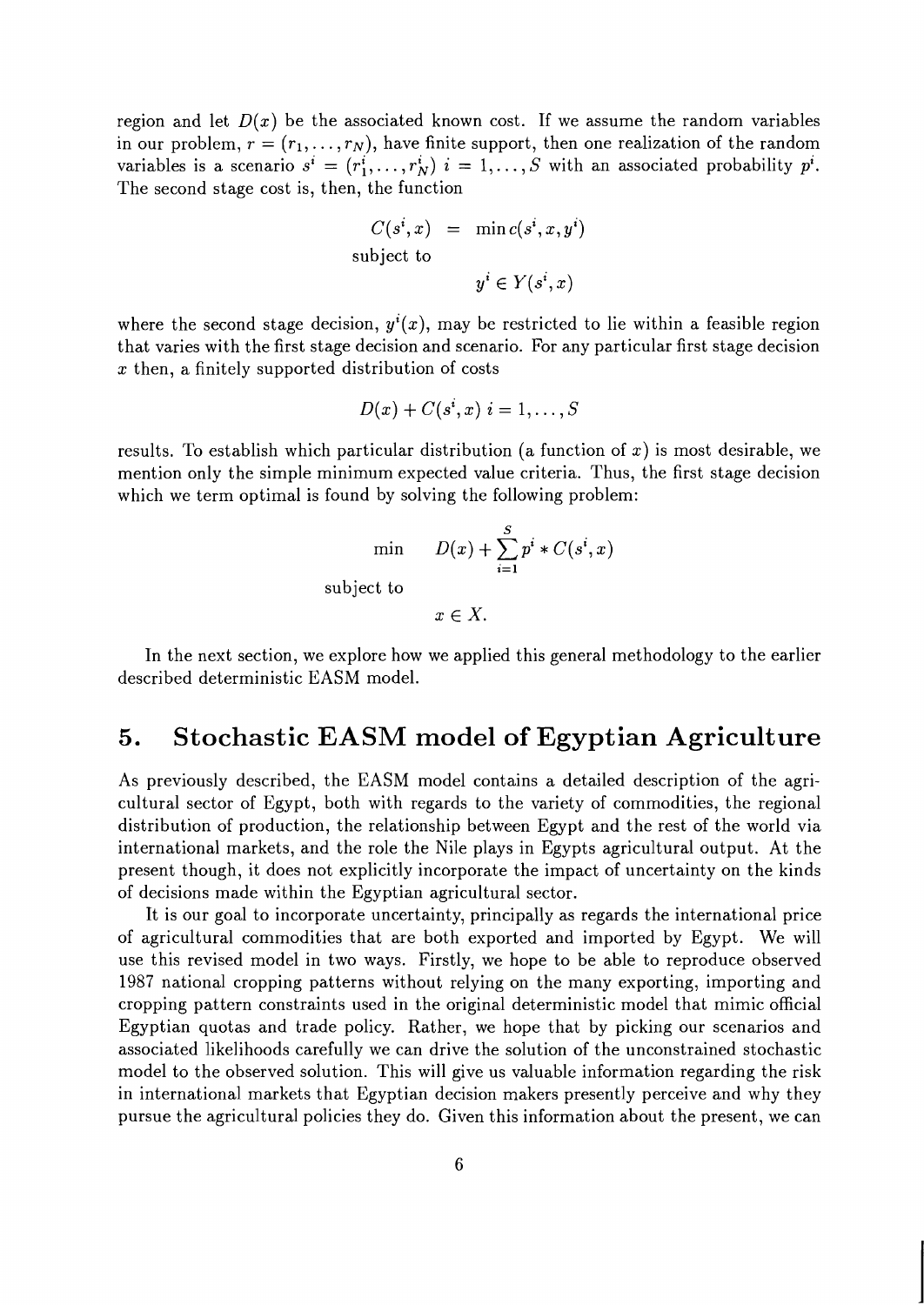then turn to our next question. Namely, how might Egyptian policy decisions change given a shift in their hypothesized perception of risk and/or a change in the availability of water from the Nile. We stress that our primary goal in this exercise is not to determine specific policies that Egypt should pursue, but rather to explore the use of stochastic programming as a means of understanding Egyptian agricultural decision making behavior.

Clearly, much more uncertainty than we are attempting to model is present in the Egyptian economy. We have not tried to deal with uncertainties in domestic demand or price elasticity or uncertainties in production costs and inputs for different crops and livestock to name just a few. We feel, though, that a close inspection of international commodity market price uncertainty will be very beneficial to Egypt as so much of its domestic consumption comes from abroad. We now describe the stochastic version of the EASM model.

#### **5.1 Stochastic Modeling Details**

The principal uncertainties that we want to include within the model are the international market prices of commodities that Egypt imports and exports. This means that in the 2 stage stochastic programming format presented in the previous section, export and import prices are modeled as the finitely supported random variables

$$
s^{i} = (pr^{i}(c)) i = 1, \ldots, S, c = 1, \ldots, C
$$

where each scenario has likelihood  $p^i$ , S is the number of scenarios and C is the number of traded commodities. It should be noted here that for this problem we do not suppose that there actually exists a well defined distribution governing the random prices of all agricultural goods traded internationally nor that, even if there did exist such a distribution, Egyptian decision makers would subscribe to it and make decisions based on it. What we do assume is that Egyptian decision makers do perceive a variety of possible price futures which we call scenarios and that they weight those scenarios according to the likelihood with which they think they will occur. They may or may not change those perceptions over time based on observed price trends. We assume that all decisions relating to domestic agricultural production

$$
x(c,r) \ c=1,\ldots,C, \ r=1,\ldots,R
$$

where  $R$  is the number of agricultural regions in Egypt are made prior to knowledge of the prices that will be offered for the countries output or the prices that will be required to secure its imports. We feel that this approximates well the lag in price information that policy makers have at the start of the planting season when cropping decisions are made. Thus, these agricultural production decisions play the role of the first stage decisions. The second stage decisions made once Egypt knows its domestic production and the price structure of internationally traded agricultural commodities are the quantities of commodities to import and export

$$
y_m^i(c), y_e^i(c)
$$
  $i = 1, ..., S, c = 1, ..., C$ .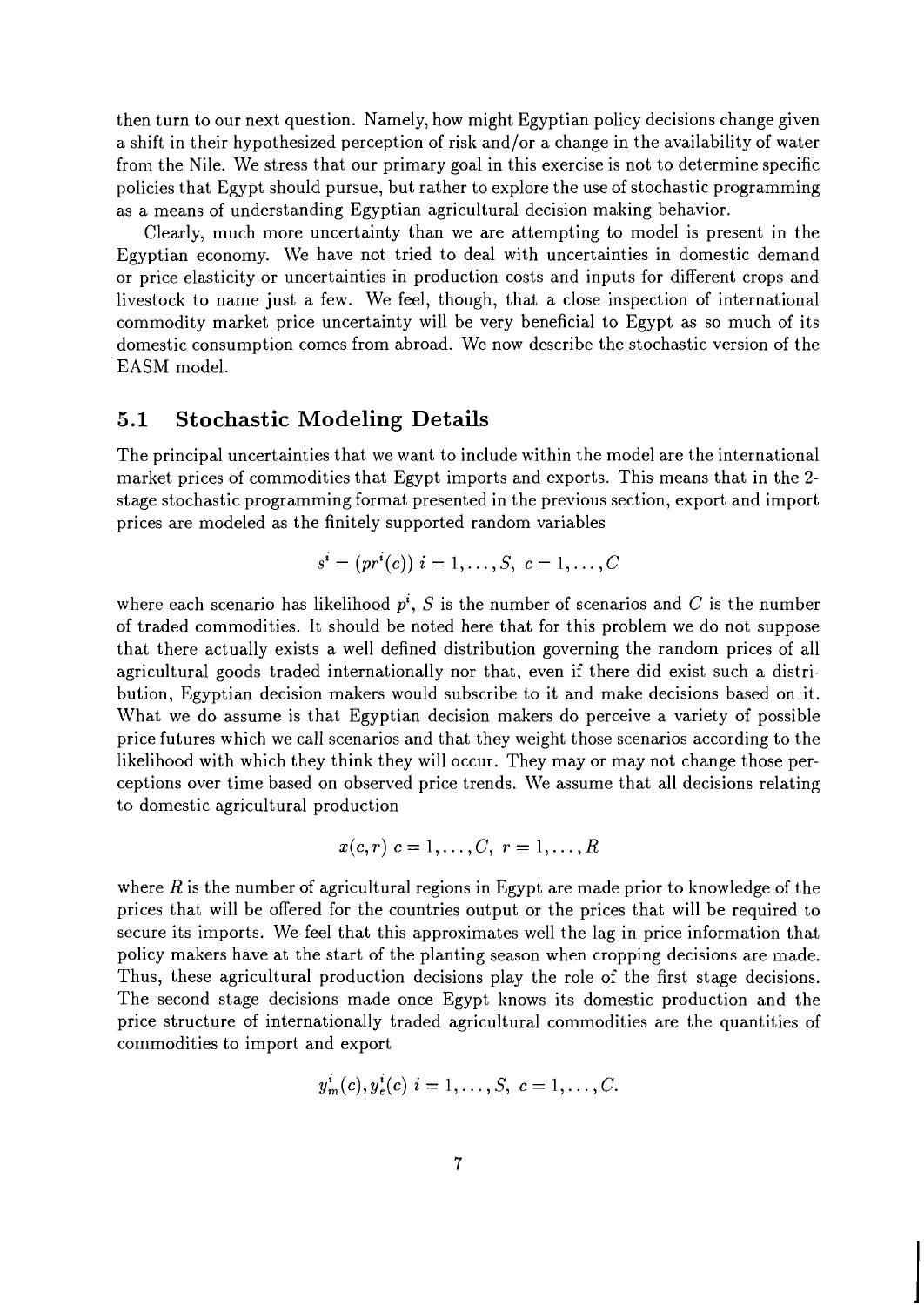These decisions are feasibly made (e.g. exports do not exceed production) and contribute to national consumption of all commodities

$$
n^i(c)
$$
  $i = 1, ..., S, c = 1, ..., C.$ 

in such a way as to maximize the difference between consumer and producer surplus given the agricultural production decisions that have already been made and the given price structure. The stochastic version of the original quadratic deterministic problem is as follows.

$$
\max \ -\sum_{c,r} I(c,r) * x(c,r) + \sum_{i=1}^{S} p^i * (\sum_c (\alpha(c) + \frac{\beta(c)}{2}n^i(c))n^i(c)) + (\sum_c (pr^i(c)y^i_c(c))) - (\sum_c (pr^i(c)y^i_m(c)))
$$

subject to  
\n
$$
n^{i}(c) = \sum_{r} yd(c,r)x(c,r) - y_{e}^{i}(c) + y_{m}^{i}(c)
$$
 for all  $c$   
\n
$$
\sum_{c,r} R_{f}(c,r)x(c,r) \leq \overline{R}_{f}
$$
 for all  $f$   
\n
$$
\sum_{c,r} A_{n}(c,r)x(c,r) + \sum_{c} B_{n}^{e}(c)y_{e}^{i} + \sum_{c} B_{n}^{m}(c)y_{m}^{i} \leq 0
$$
 for all  $i, n$   
\n $x(c,r), y_{e}^{i}(c), y_{m}^{i}(c), n^{i}(c) \geq 0$  for all  $c, r, i$ 

where  $I(c, r)$  is the vector of costs associated with the production of and  $yd(c, r)$  is the expected yield from a unit area planted in commodity c within region r.  $\alpha(c)$  and  $\beta(c)$ are the domestic price and elasticity parameters of commodity c.  $R_f(c, r)$  is the amount of limited resource f used per unit area planted in c and  $\overline{R}_f$  is the total amount of that resource available, and arrays  $A_n$ ,  $B_n^e$  and  $B_n^m$  account for all agronomic constraints that bind the system.

To summarize, the problem this model attempts to simulate is how Egyptian decision makers decide which crops to produce how much of in order to position the country to earn the highest expected national surplus given uncertainty in the value of imports and exports that they perceive at the start of the planting season.

## **6. Stochastic Analysis**

As stated before, the scenarios and associated likelihoods that we have developed are not based on any actual data on randomly varying international commodity prices or hypothesized stochastic processes that govern this behavior but are artificial constructs designed to simulate hedging behavior. This is because the purpose of this study is not to determine "proper" government price support programs or trade barriers given the best data available on the distributions governing price fluctuations. The purpose is to attempt to model the current behavior of decision makers in Egypt and determine a potential perception of uncertainty that would drive them to make the kinds of allocations of resources that they actually do while behaving in a manner that is logically consistent with the theory of competitive equilibrium that the model is based on.

In this section we discuss the set of scenarios and associated likelihoods that do, in fact, drive the unconstrained stochastic version of the deterministic model to the observed 1987 cropping patterns. This will require a discussion of the problems foundations in inverse nonlinear programming theory and the necessary assumptions we were required to make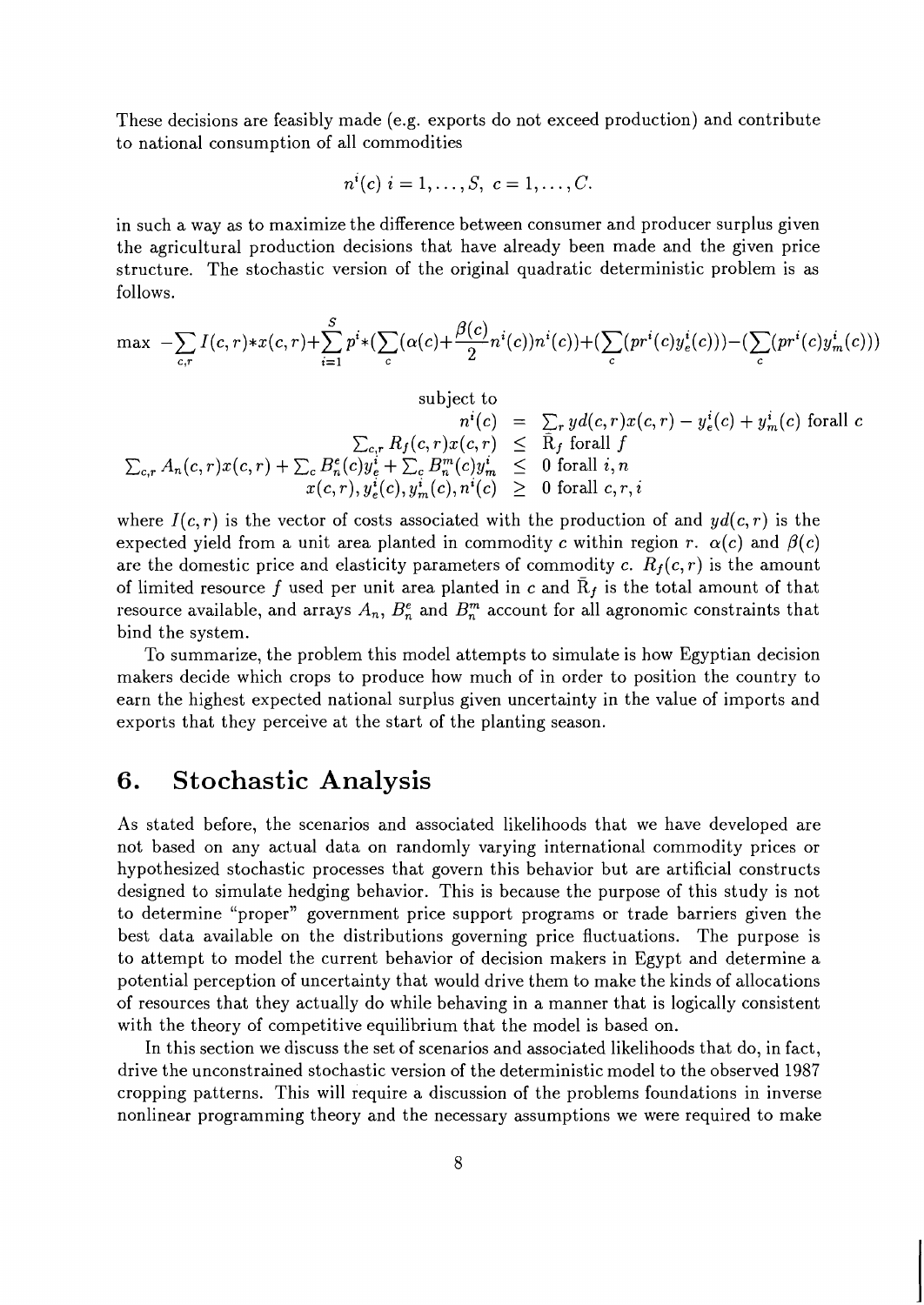in order to make the problem well defined (under the assumption that a set of scenarios and associated probabilities is a potential solution when it is an  $\epsilon$ -solution). We then discuss how, given the same hypothesized perception of price uncertainty, these cropping patterns change as the availability of water declines and, conversely, how for the same flows of water the cropping patterns change as the hypothesized perception of uncertainty changes.

#### **6.1 Inverse Nonlinear Programming**

Our version of the EASM model is a 2-stage stochastic quadratic programming problem in which the quadratic component of the objective function contains only second stage variables, no mixed terms and no uncertain parameters. Abstracting from the actual variables of the problem, we get the following

$$
U(c_2^i, p^i, \bar{x}, \bar{y}) = \max \qquad c_1^t x + \sum_{i=1}^S p^i(\frac{1}{2}(y^i)^t M y^i + c_2^i y^i) \tag{6.1}
$$

$$
subject to \t(6.2)
$$

$$
\begin{array}{rcl}\n\pi: A_1 x & \leq & b_1 \\
\sigma^i: A_2 x + B y^i & \leq & b_2 \text{ for all } i = 1, \dots, S \\
x, y & \geq & 0\n\end{array}
$$

where

$$
(\bar{x}, y^i) \in \text{Argmax}_{(x, y^i) \in X} U(c_2^i, p^i, x, y^i) \tag{6.3}
$$

and X is the feasible set described by the constraints in 6.2. As the set of  $(\bar{x}, \bar{y}^i)$  optimal for each  $(c_2^i, p^i)$  is convex, we can easily create a function  $F(c_2^i, p^i)$  from the parameter space  $(c_2^i, p^i), i = 1, \ldots, S$  into the solution space  $(x, y^i)$  such that  $F(c_2^i, p^i) = (\hat{x}, \hat{y^i})$  where

$$
(\hat{x}, \hat{y^i}) = \text{Argmin } ||(\bar{x}, \bar{y^i})||^2
$$

with  $(\bar{x}, y^i)$  defined as in 6.3.<br>Let  $F_x(c^i, p^i)$  be the projection of this function into the x subspace. The projected mapping is, of course, well-defined for any value of S and those choices of  $c_2^i$  for which a feasible solution of 6.2 exists.

Our goal is to reproduce approximately the observed cropping patterns  $(x^*)$  in the base year 1987. To do this we must find  $(c_2^i, p^i)$  $i = 1, ..., S$ , such that

$$
F_x(c_2^*, p^*) \in B_{\epsilon}(x^*).
$$

This requires constructing an inverse mapping from the data space back into the parameter space. This type of problem has already been studied and lies within the general field of inverse mapping problems [Sab87] ,[Tar87].

The difficulty with the particular parameter space in this problem is that the space of all scenarios and associated likelihoods is a space of infinite dimensions. Any solution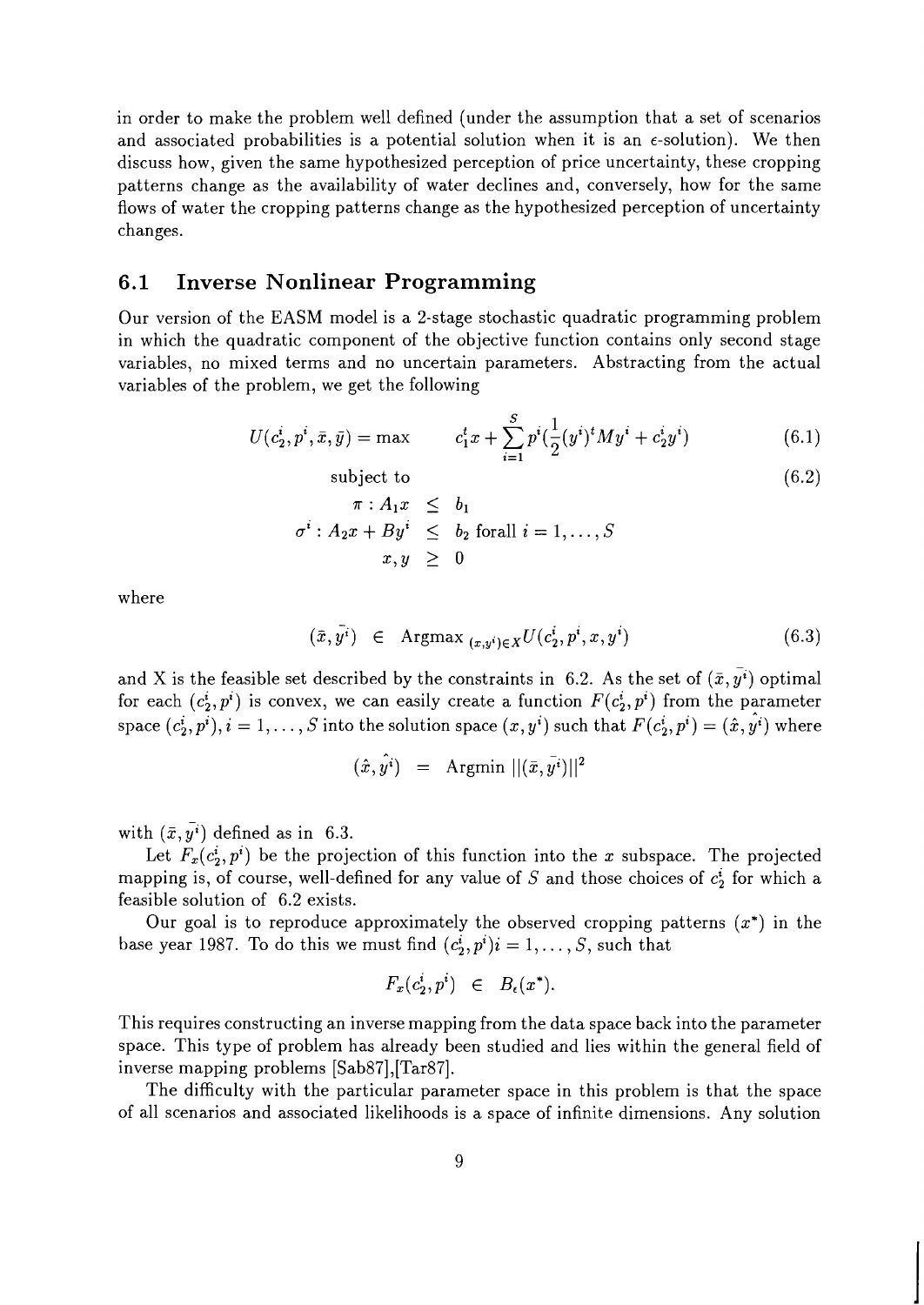in the problem space **i** will surely be the image of an infinitely sized and infinitely dimensioned set in the parameter space. This makes any inverse mapping ill-defined. To limit the parameter space to a finite number of dimensions, a finite set of scenarios must be chosen (i.e. we define the parameter space for only one value of S and one set of  $c_2^i$ ,  $i = 1, \ldots, S$ . Thus, now we have a mapping from a finite dimensional parameter space into a finitely dimensioned data space. Unfortunately, the inverse mapping will most likely still be ill-defined. Worse yet, the pullback of the  $\epsilon$  ball surrounding  $x^*$  will very likely not even be convex. As a result, our inverse mapping modified by the addition of a regularization term will not give us a unique solution as it will be difficult, in general, to find that norm for which there exists a unique minimizer. Nevertheless, for our purposes any member of the set of minimizers with respect to the standard  $l_2$  norm will do. We claim this because the vectors of parameters we are choosing from represent vectors of probabilities and, hence, lie in the  $S$  dimensional simplex. Regularizing using this norm will give us the set of probability vectors that are closest (in the sense of the  $l_2$  distance) to the centroid of the simplex (i.e. each scenario weighted as equally as possible). This is exactly what we want as we desire to, if anything, overestimate the uniformity of the distribution in order to obtain an upper bound on the hypothesized perception of uncertainty.

For the work in this paper we did not implement an algorithm to search for the type of solution just described. Instead we relied on an intuitive understanding of the model in order to search for a set of probabilities, given a finite set of scenarios, that would give us the observed cropping patterns we needed. We intend to revisit this question again, though, in a future paper.

#### **6.2 Present Perception of Uncertainty**

As previously mentioned, the original deterministic model had a variety of policy constraints binding cropping, import and export behavior in the model. This is sensible given that the model was expected to reproduce present cropping trends given present policy, import and export prices. This deterministic model cannot be used, though, to explore how a perception of uncertainty might give rise to the observed official policies in the first place.

Our first task in developing the data base for a stochastic model to more adequately understand the perceived uncertainty behind the present policy was to develop a finite number of scenarios which could believably represent the world view of an Egyptian decision maker. The criteria we settled on for making this decision was to choose scenarios that were representative of the state of agricultural commodity prices in past years. We felt that this was appropriate because most decision makers future perceptions of world events are shaped largely by past events. To supplement this first criteria, we also investigated how, given the 1987 international commodity prices, the cropping pattern of the deterministic model would differ from observed patterns if we removed the policy constraints.

The past data on Egyptian agricultural production indicates that seed cotton, livestock and the meat and milk produced from it, and livestock's fodder, berseem, have traditionally been the high priced commodities central to Egypt's agricultural output. In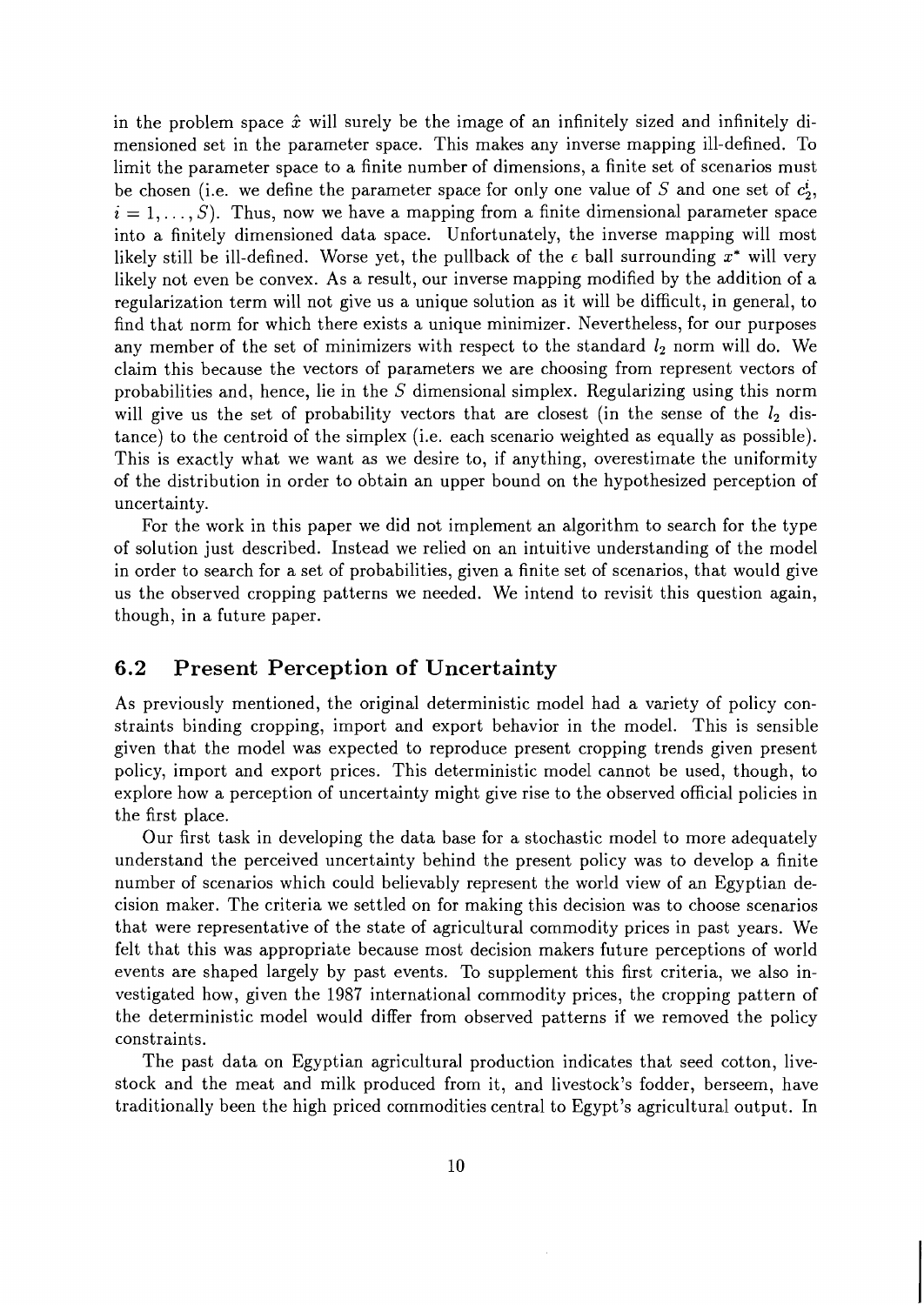| Modeled |
|---------|
|         |
|         |

Table 1: Livestock Production ('000 head) - Deterministic

more recent years, the world market price of cotton has started to slowly decline as substitute sythetic fibers eat away at its market share. The price of meat and milk, though, has remained high. Also more recently, the international price of vegetables has begun to rise, making it competitive with the more traditional crops. Just how competitive is suggested by the results for agricultural produce, given 1987 prices, in the unconstrained deterministic model which are pictured in figure 1 while the total numbers of animals raised in thousands of head are indicated in table 1. Given the actual 1987 international



**Cropping Patterns** - **Deterministic** 

Figure 1: Deterministic unconstrained results

price data and no uncertainty, the cropped area of vegetables in all seasons would be substantially greater than actually occured while the production of all other commodities, most notably seed cotton, livestock (which is dropped completely) and livestock's attending feed, berseem, would decline. Of course, Egyptians do not make the cropping decisions pictured in this figure because they base their decisions on more than just the observed 1987 prices.

Both the present and past states of the international commodity market over time suggest a number of different price scenarios that decision makers might weight in their decision making. In particular, we summarize these different states of prices in nine simple scenarios. In eight of the scenarios we set the price of both meat and milk to twice the level and the price of cotton to a little over half of the level of 1987 prices. These choices reflect the relative stability of meat and milk as high priced commodities in Egypt and the steady decline of cotton as an export item over time. In these same scenarios we attempt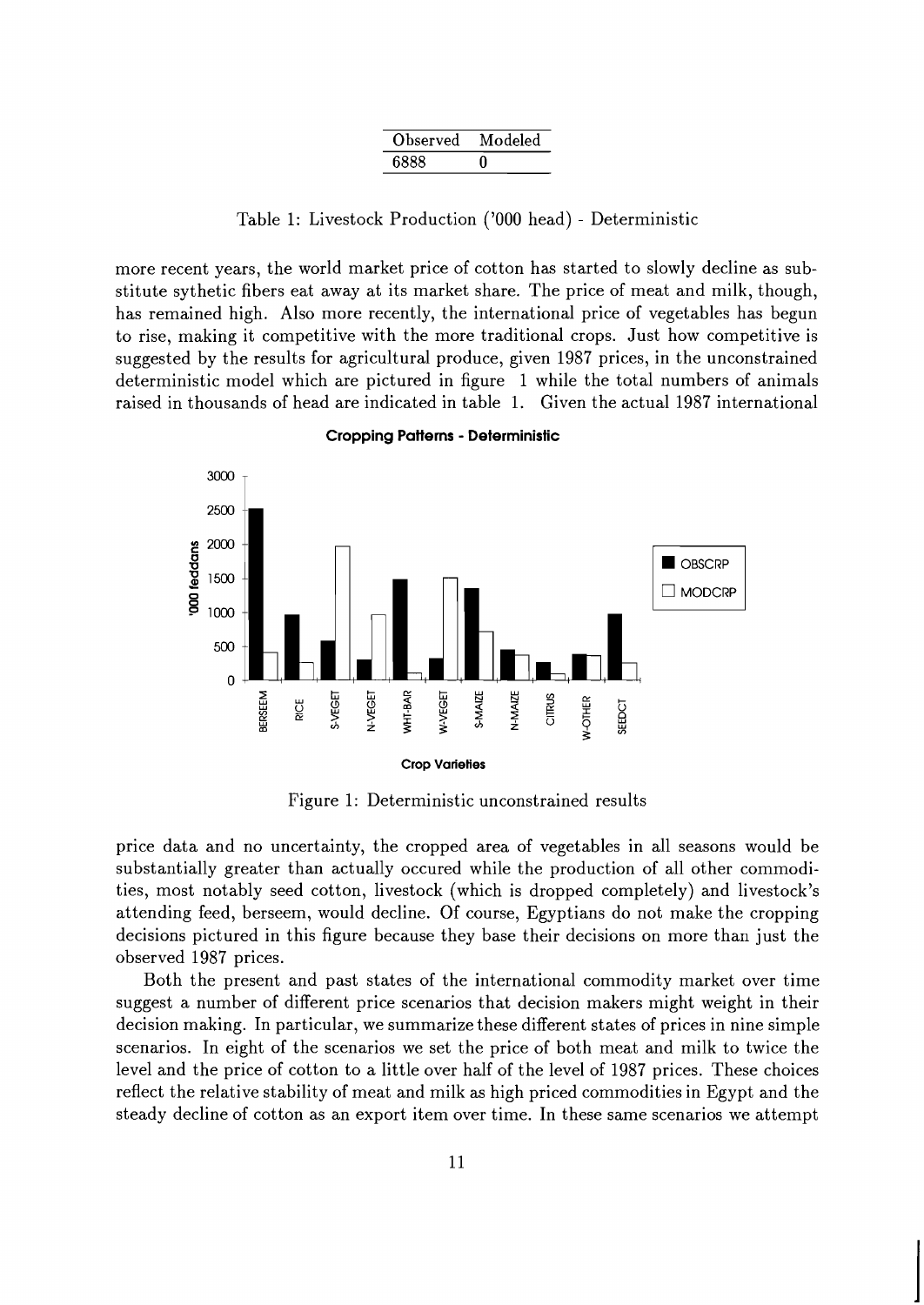| Scen. | Price Mult. - | Price Mult. - | Price Mult. -     | Prob.   |
|-------|---------------|---------------|-------------------|---------|
|       | Meat and Milk | Seed Cotton   | other commodities |         |
|       | <b>2.0</b>    | 0.525         | 1.00              | 0.01    |
| 2     | 2.0           | 0.525         | 0.90              | 0.15    |
| 3     | 2.0           | 0.525         | 0.60              | 0.15    |
| 4     | 2.0           | 0.525         | 0.40              | 0.65    |
| 5     | 2.0           | 0.525         | 1.50              | 0.01    |
| 6     | 2.0           | 0.525         | 2.00              | 0.01    |
| 7     | 2.0           | 0.525         | 2.50              | 0.01    |
| 8     | 2.0           | 0.525         | 3.00              | 0.00999 |
| 9     | $1.0\,$       | 1.00          | 1.00              | 0.00001 |

Table 2: Scenarios

to reflect the greater historical variability of alternative commodity prices by having the prices of all other commodities range from as low as forty percent to as high as three times the observed price [FA094]. In the last scenario we set the prices of meat, milk and seed cotton along with all other commodities to the actually observed 1987 prices.

The scenarios and associated likelihoods that led to a close approximation of actual 1987 cropping patterns are listed in table 2. The newly constructed stochastic program with the 9 scenarios produced the results pictured in figure 2 and table 3. These results



**Cropping Pattern** - **Stochastic** 

Figure 2: Stochastic unconstrained results

reproduce observed national cropping patterns very closely. In fact, the average weighted error of the stochastic model is only 6%, in contrast to the 11% error for the original constrained deterministic (results in figure 3 and table 4. ) model and 70% for the unconstrained deterministic model. The error of 6% we consider to be quite acceptable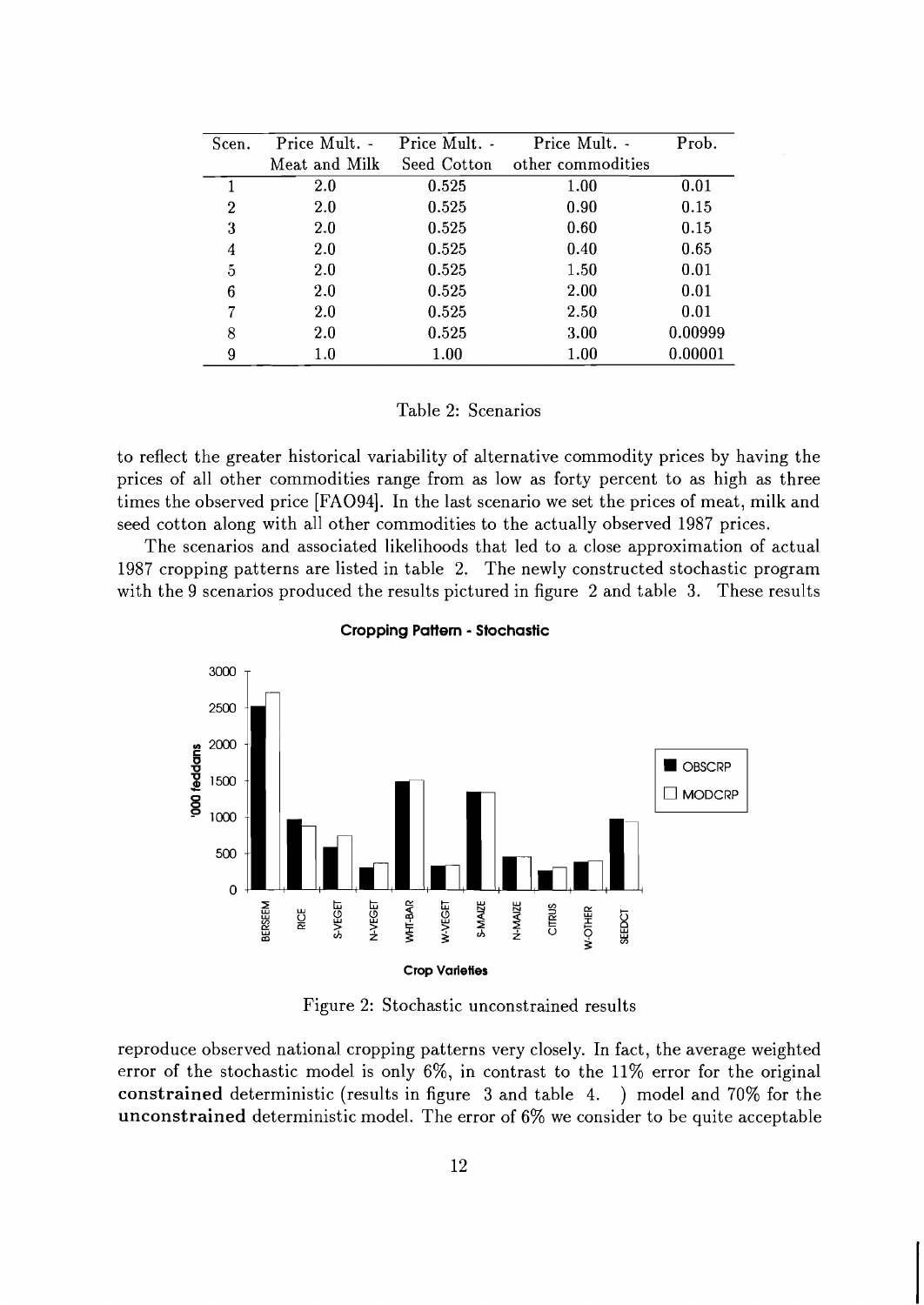| Observed | Modeled |
|----------|---------|
| 6888     | 6823    |

Table **3:** Livestock Production ('000 head) - Stochastic



**Cropping Patterns** - **Deterministic Constrained** 

Figure **3:** Deterministic constrained results

| Observed | Modeled |
|----------|---------|
| 6888     | 6665    |

Table 4: Livestock production ('000 head) - Deterministic constrained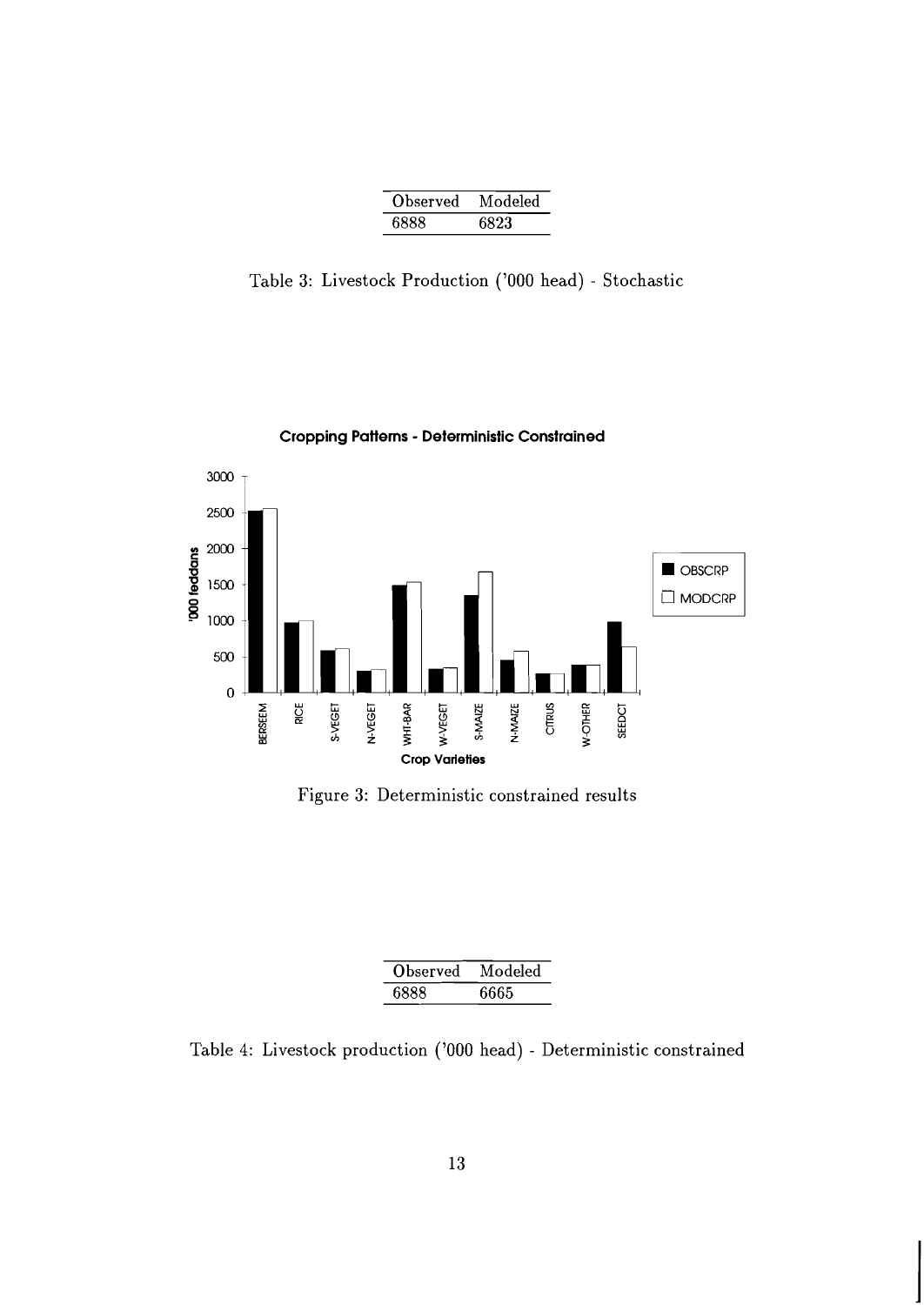given the overall uncertainty in the model as a whole.

It would appear from these results that the hypothesized Egyptian decision maker of our model whose decisions parallel so closely the actual patterns found in Egypt actually perceives very little uncertainty in international commodity markets. He consistently sees meat and milk as very valuable (twice as valuable as they actually end up being), and all other crops as relatively inexpensive. In fact, he perceives with 80% likelihood that the price of all other crops will be no more than 0.60 of the prices they actually attain. This hypothesized perception of uncertainty about international commodity prices makes the observed cropping patterns optimal and helps to explain why current policy regarding agricultural subsidies, taxes, export and import barriers is as it is.

In the next section we explore how, given this perception of uncertainty, the stochastic models prediction of cropping patterns differs from that of the original constrained deterministic model under various water availability scenarios.

#### **6.3 Low Water Scenarios**

On average, Egypt has approximately 55.5 milliards of water annually available from the Nile to meet all its water needs. In the short run, this is subject to some variability each year because of droughts that periodically effect the region, although this type of problem has been drastically mitigated since the construction of the High Aswan dam. In the long run, though, Egypt's water supply will almost likely decline. This is chiefly because the Nile, before reaching Egypt, runs through a number of other African nations. These nations presently use only a small percentage of the water in the basin, but could conceivably use a great deal more if they were to develop their agricultural industry in any substantial way. In fact, it has been estimated that the country of Ethiopia, by simply planting orchards along its portion of the rivers path, could reduce the flows of water to Egypt substantially. In addition, research on global change caused by increasing concentrations of carbon dioxide and other trace chemicals in the upper atmosphere is already suggesting that rain fall in this part of the world might very well be adversely affected. Both of these facts suggest that an analysis of the relationship between cropping patterns, water availability, and price uncertainty is well worth performing.

We investigated this question for both the deterministic constrained and stochastic models for seven reduced water availability scenarios ranging from 90% of current supplies down to only 40%. The results are displayed in figures 4 and 5. Each model tells its own story of Egyptian cropping behavior in an increasingly water scarce environment.

In the stochastic model, domestic production of livestock supporting fodder, berseem and wht-bar, generally declines as stocks of water decrease, falling to about a third of its present production in the last scenario. At the same time, livestock production itself declines and then abruptly increases again as Egypt begins to import large quantities of feed from abroad. It pays for this fodder by culling its herds and selling the meat and milk overseas. Vegetable production and export also becomes an increasingly important part of Egypt's overall agricultural output. Rice, a water intensive crop, drops precipitously to only a fifth of its present level at 80% water supplies and then disappears all together once water supplies drop below that. Cotton's importance as an export seems to be inversely proportional to that of livestock. When it is at its highest, livestock production is at its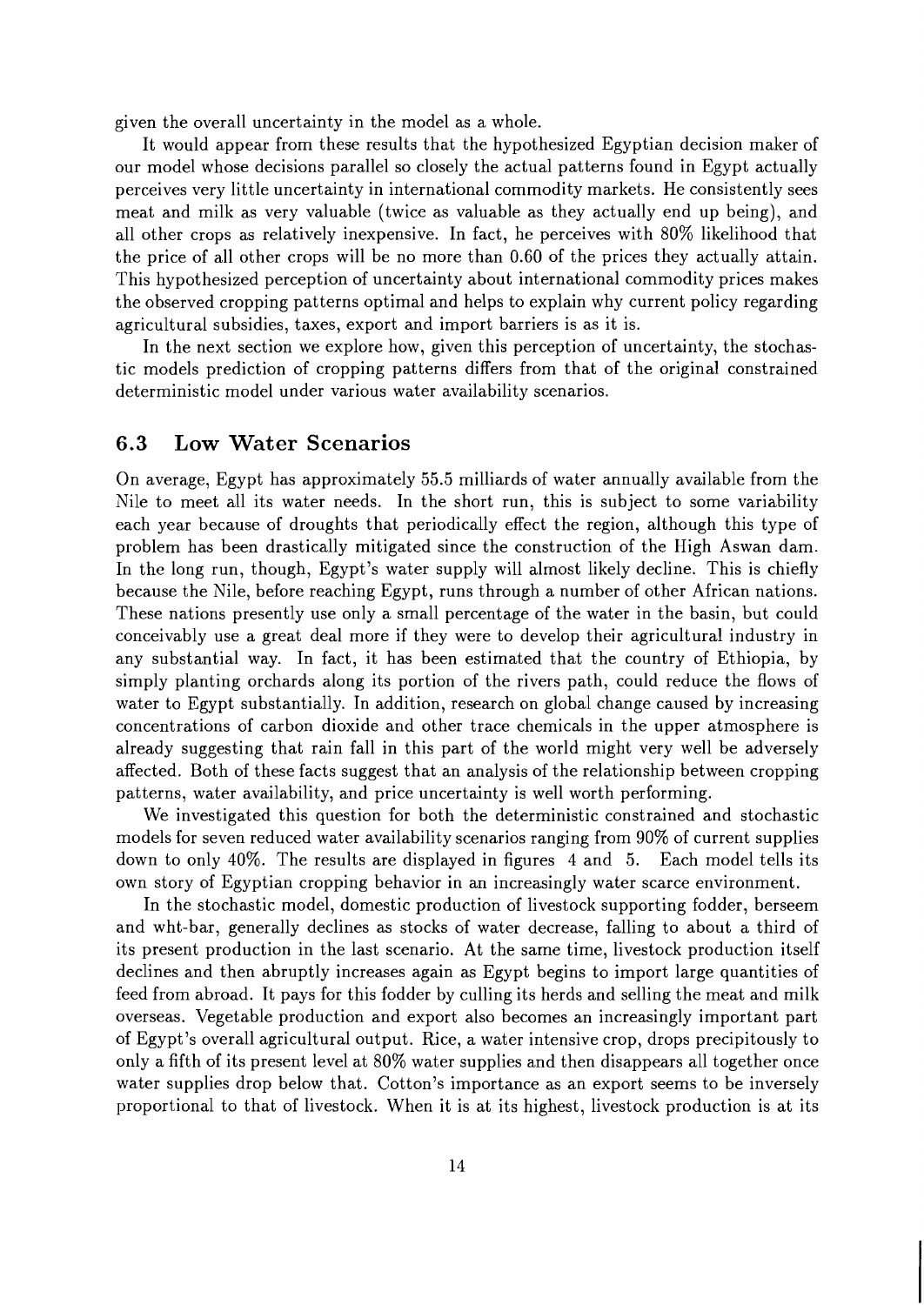

#### **Cropping Patterns - Water Scenarios**



Figure 5: Cropping Patterns under Different Water Supply Scenarios - Deterministic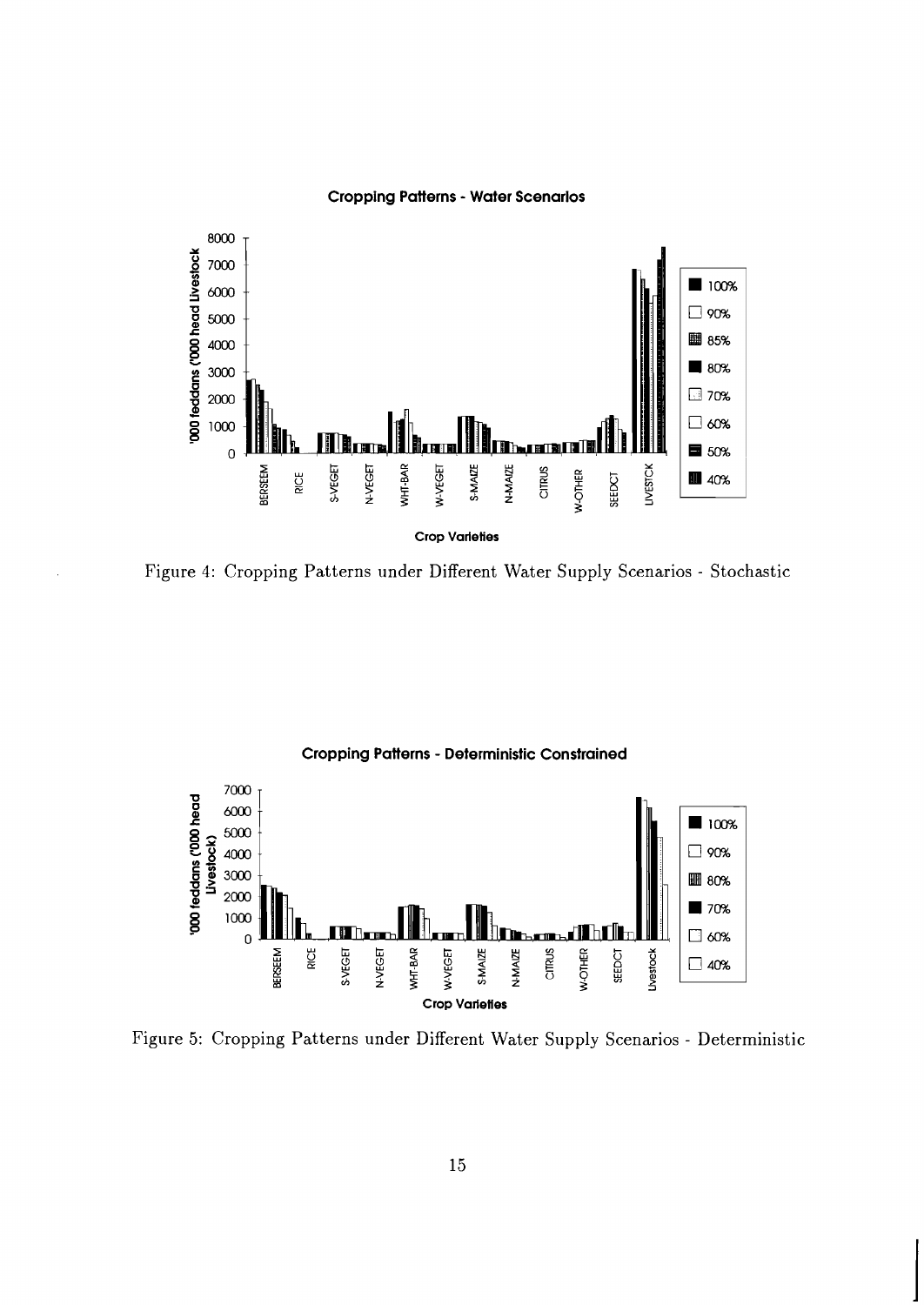lowest and vice versa.

Although the deterministic models results share some similarities with those of the stochastic model, they are also different in some important ways. For example, the deterministic model suggests that livestock will become a progressively less and less important part of agricultural activity as the acreage of its support crops, berseem and wheat, dwindles. This is because constraints in the deterministic model, necessary for its calibration, limit the import of fodder for livestock. This results in a completely different picture of the largest component of Egypts agricultural activity.

These seven water scenarios and the results from the stochastic and deterministic model runs demonstrate the fundamentally new kinds of information that a stochastic model can provide. The stochastic results suggest that even if the present perception of price uncertainty, which clearly favors the maintenance of large herds of livestock, continues into a low water future, inputs to livestock maintenance, principally produced by Egypt at present, will increasingly come from overseas. This would require a fundamental restructuring of the way Egypt produces meat and milk. Away from the traditional small herd fed on the farmers beerseem field and towards the factory style feed lot supported by imported fodder from water rich nations. This is a much different result than that suggested by the deterministic model. Namely, a declining livestock industry fed principally on decreasing quantities of domestically produced fodder (i.e. no fundamental change in how the industry is run). Both models do agree, though, that despite Egypt's traditional comparative advantage in the production of cotton based products, reduced water supplies along with continuing competition from sythetic fibers will make this product less and less important to Egypt's economy. They also agree that vegetables will make up an ever increasing percentage of total agricultural output.

What is most important to note about this experiment is not the specific numbers, but the fundamentally different picture of the future that each model produces. The two models provide different kinds of information and, for this reason, should both be studied to more completely understand the impact of water scarcity on Egyptian agricultural output.

In the next section we focus on the stochastic model and look more at the question of how a change in the perception of uncertainty might affect cropping decisions even in the absence of a change in water supplies.

#### **6.4 Changing Perceptions of Uncertainty**

Our work so far has indicated that a stochastic model with low price variance models the current agricultural cropping situation at a national level in Egypt quite well. From this we surmise that decisions are presently made under the perception that, at least as regards international commodity prices, there is little uncertainty. Clearly, though, perception of uncertainty by decision makers is not a constant. Events in the world can cause a perception of certainty to quickly change. For example, consider the events of 1990 and early 1991. Previous to Iraq's invasion of Kuwait, oil prices were relatively stable. With the invasion, many oil traders perceived a great deal of uncertainty regarding Iraq's intensions, both with regards to future oil production in Kuwait, and the Iraqi armies possible expansion into Saudi Arabia. This uncertainty caused oil futures to quickly rise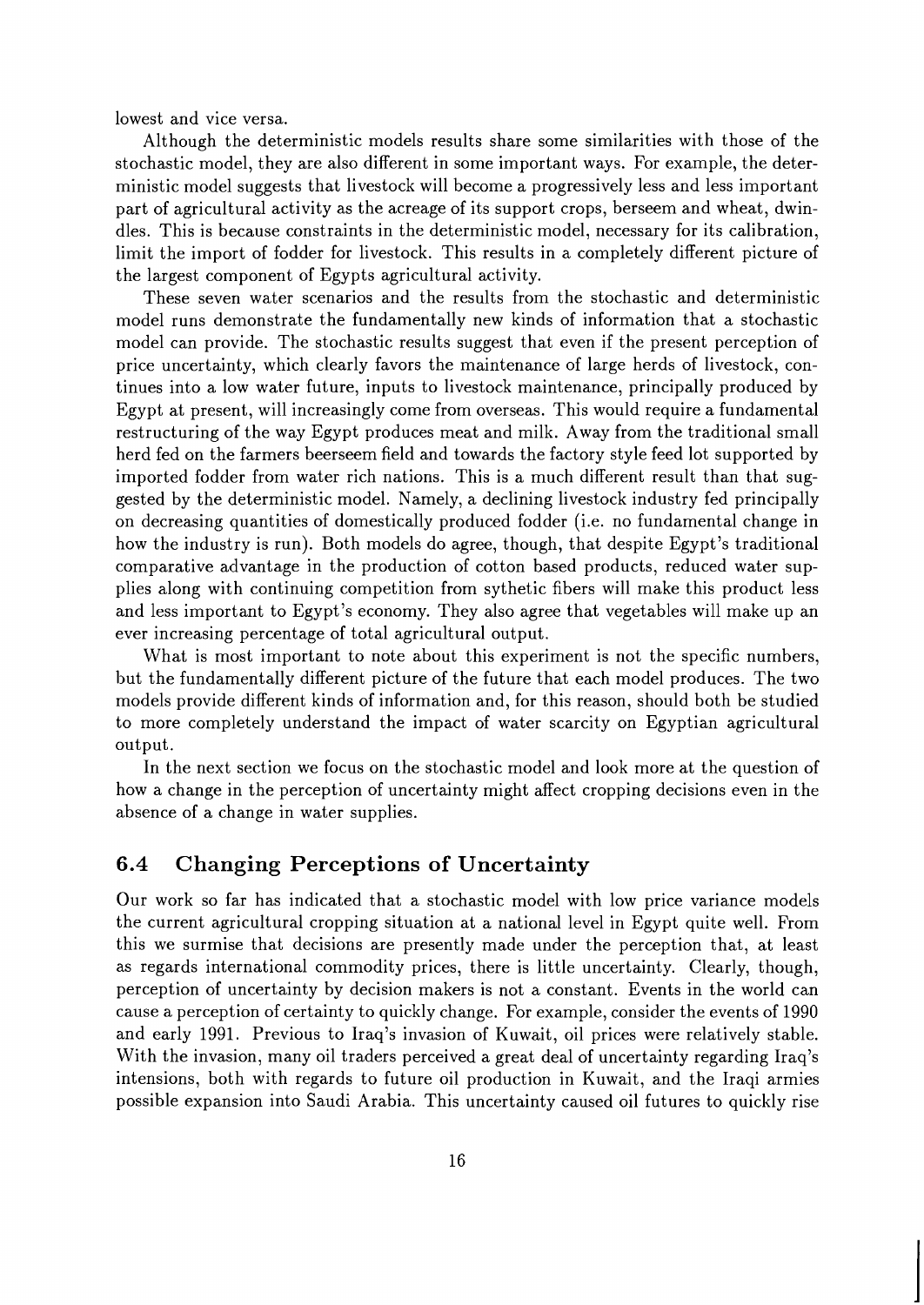| Scen. | Prob.            | Prob.                |
|-------|------------------|----------------------|
|       | Highly Uncertain | Moderately Uncertain |
|       | 0.125            | 0.121                |
| 2     | 0.125            | 0.125                |
| 3     | 0.125            | 0.225                |
| 4     | 0.125            | 0.325                |
| 5     | 0.125            | 0.101                |
| 6     | 0.125            | 0.101                |
| 7     | 0.125            | 0.01                 |
| 8     | 0.12499          | 0.00999              |
| 9     | 0.00001          | 0.00001              |

Table *5:* Alternate Scenario Weightings

which resulted in price spikes. The point is that the perception of the reality, whether it is true or not, is what decision makers act upon, and this perception is subject to radical change depending on many factors. Consider the case of Egypt. The set of scenarios and associated likelihoods that we chose models a perception of great confidence in the continued strength of markets for meat and milk, and pessimism over anticipated prices for all other commodities. How might cropping patterns change if this perception was to change?

We experimented with two other weightings of the scenarios to see how solutions changed. In one we weighted all scenarios approximately equally except for number nine which we left at 0.00001. This represented the maximum uncertainty regarding the future given the 9 scenarios we had picked. For the other we chose weights for our scenarios that generated a moderately higher variance. The two vectors of weightings are listed in table *5.* The cropping results from the original distribution and the two alternatives is shown in figure 6. The differences between the solutions that result when the original distribution is used and when the distribution of moderately higher variance is used are minimal. In the latter, production of seed cotton is dropped. What is most remarkable is the tremendous change that occurs once all scenarios are weighted approximately the same. There is essentially a complete reversal in the cropping pattern. Berseem and wht-bar, both cropped heavily in the original solution, become insignificant. Livestock holdings, so central to the economy in the previous weighting, disappear. Taking their place are all varieties of vegetables. Egypt becomes a huge producer of vegetables, exporting all its surplus and using its foreign exchange to import the grains, meat, milk, sugar and citrus that it needs.

Again we stress that these results point to the importance that perception of uncertainty plays in agricultural decision making. A change in this perception can lead to a fundamentally new kind of agricultural policy.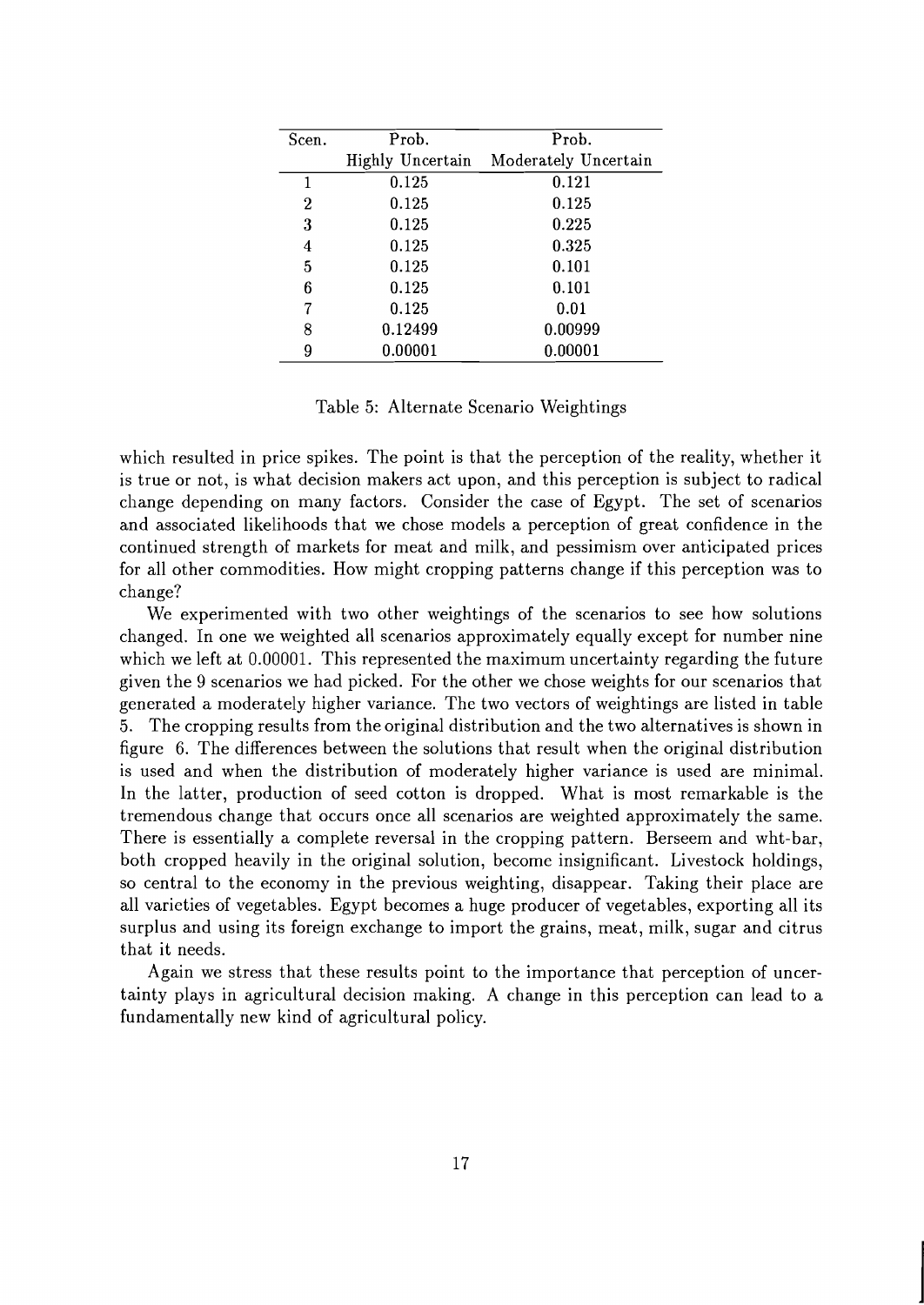#### **Cropping Patterns under Varying Uncertainty**



Figure 6: Cropping Patterns under Different Perceptions of Uncertainty

# **7. Conclusion**

Egyptian decision making regarding the crops they grew in the 1987 season is based on a perception of future prices that is strikingly different from the realized international prices of that year. Our modeling efforts indicate that a set of nine scenarios with small variance adequately reproduces cropping patterns for the 1987 season. These scenarios show that Egyptians made their cropping decisions based on a perception that the value of meat and milk would be much higher than reflected by the actual world market prices for that year. At the same time, they perceived that all other commodities would, with high probability, have values that were just over half what the actual market prices turned out to be.

Continuing this analysis into different low water futures, we see that, given no change in perception of price uncertainty, the stochastic model produces results strikingly different from those of the old deterministic model. In particular, it suggests that rather than withering, Egypts meat and milk industry, now heavily dependent on inefficiently grown domestic feeds, will expand and come to rely increasingly on fodder from water rich trade partners. Both models agree that Egypt will move away from high water use crops like rice and begin heavy cultivation of high value vegetable crops for export to Europe and other demand centers.

Finally, the stochastic model suggests that, even if Egypt suffers no loss of water supply, its cropping patterns are subject to tremendous change if decision makers begin to perceive a distribution of 'future international prices that has greater variance.

In closing we feel that, by using stochastic programming methodology, we have captured an important behavioral aspect of Egyptian decision making not detectable using traditional deterministic programming techniques. Namely, the influence that a perception of uncertainty can have on the production, tax and trade decisions that impact a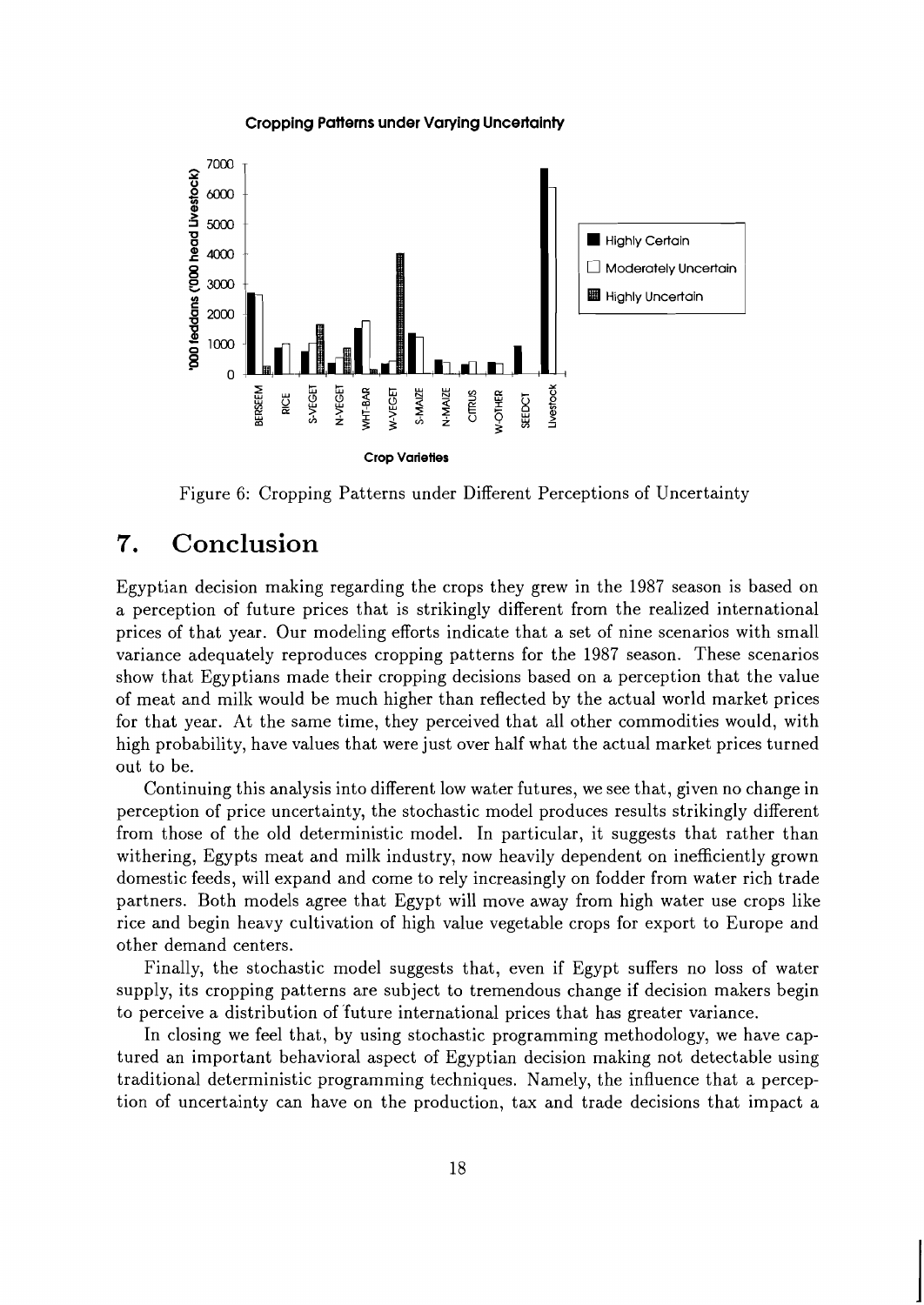nations agricultural system.

## **References**

- [BeD55] Beale and Dantzig, Linear programming under uncertainty, Management Sci. **1**  (1955) 197-206.
- [BiL88] J. R. Birge and F. Louveaux, A multicut algorithm for two-stage stochastic linear programs, European J. Oper. Res. 34 (1988) 384-392.
- [Bis91] A. Biswas, Land and water management for sustainable agricultural development in egypt: Opportunities and constraints, Tech. report, Food and Agricultural Organization TCP/EGY/0052, 1991.
- [BJS93] A. Biswas, M. Jellali and G. Stout, Water for Sustainable Development in the 21st Century, Oxford University Press, Delhi, 1993.
- [BKM92] A. Brooke, D. Kendrick and A. Meeraus, *GAMS: A User's Guide*, The Scientific Press, San Francisco, 1992.
- [BS92] I. Broderbund Software, PC Globe 5.0, Computer software database, 1992.
- [DaMGl] G. B. Dantzig and A. Madansky, On the solution of two-stage linear programs under uncertainty, in Proceedings of the fourth Berkeley Symposium on Mathematical Statistics and Probability, J. Neyman, ed., University of California Press, Berkeley, 1961, pp. 165–176.
- [EGY86] EGYPT/USAID, Strategies for irrigation development. water management synthesis 11 project, WMS report 42, United States Agency for International Development, 1986.
- [ErF93] Y. Ermoliev and G. Fischer, Spatial modeling of resource allocation and agriculture production under environmental risk and uncertainty, WP-93-11, IIASA, 1993.
- [FA0941 FAO, Agrostat, Computer software database, Food and Agricultural Organization of the United Nations. Rome, Italy, 1994.
- [Gle93] P. Gleick, Water In Crisis, Oxford University Press, 1993.
- [His911 J. Higle and S. Sen, Stochastic decomposition: an algorithm for two stage linear programs with recourse, Math. Oper. Res. **16** (1991) 650-669.
- [HuA91] J. Humphries and B. Attia, EASM91: a users manual, Tech. report, Ministry of Public Works and Water Resources. Cairo, Egypt, 1991.
- [Kut81] G. Kutcher, Water master plan: The agroeconomic model, Technical report no. 16, UNDP-EGY/73/24, Cairo: Ministry of Irrigation, 1981.